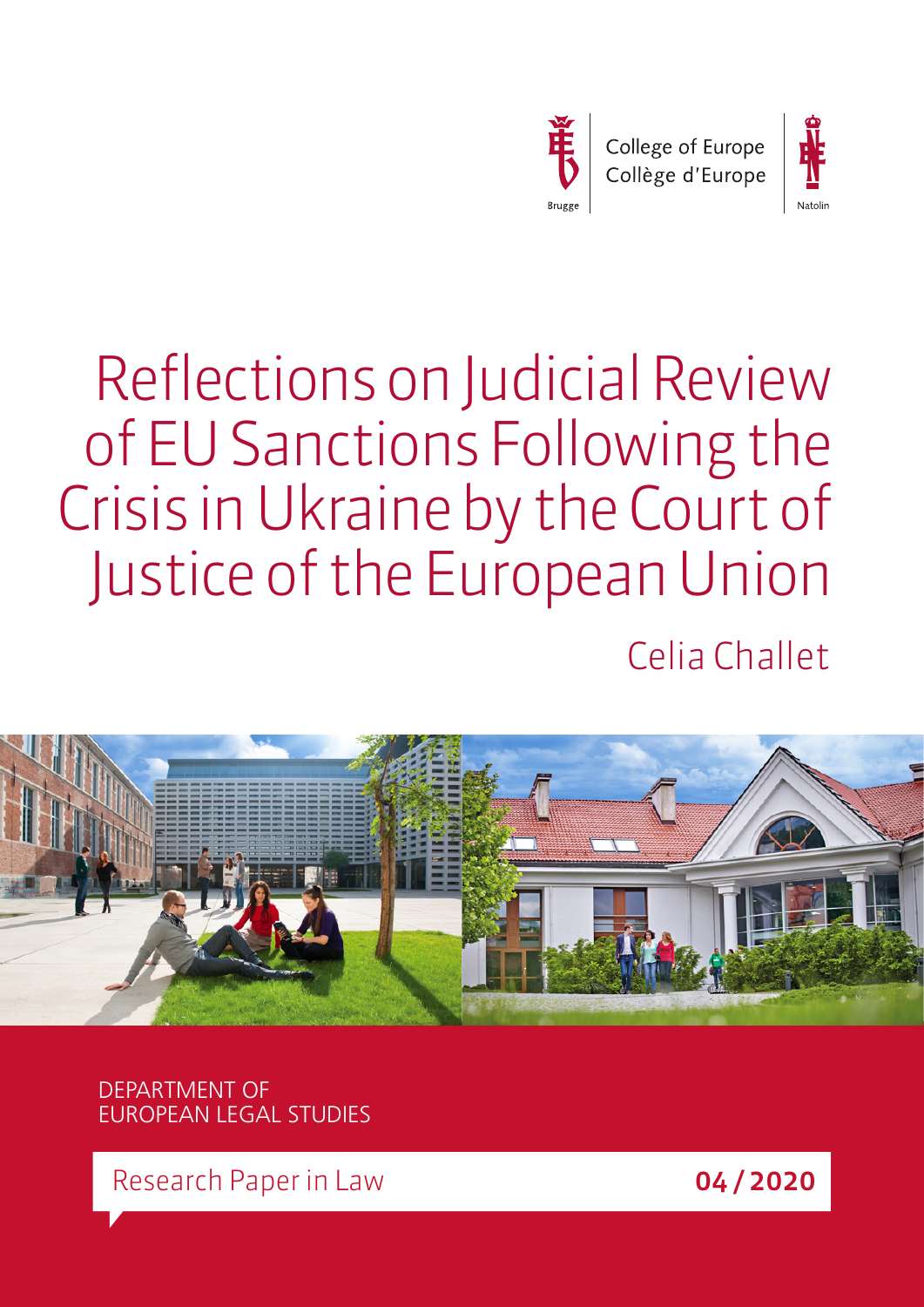



 European Legal Studies Etudes Juridiques Européennes

# **RESEARCH PAPERS IN LAW**

4/2020

**Celia Challet**

**Reflections on Judicial Review of EU Sanctions Following the Crisis in Ukraine by the Court of Justice of the European Union**

*© Celia Challet, 2020*

European Legal Studies/Etudes Juridiques Européennes Dijver 11 | BE-8000 Brugge, Belgium | Tel. +32 (0)50 47 72 61 www.coleurope.eu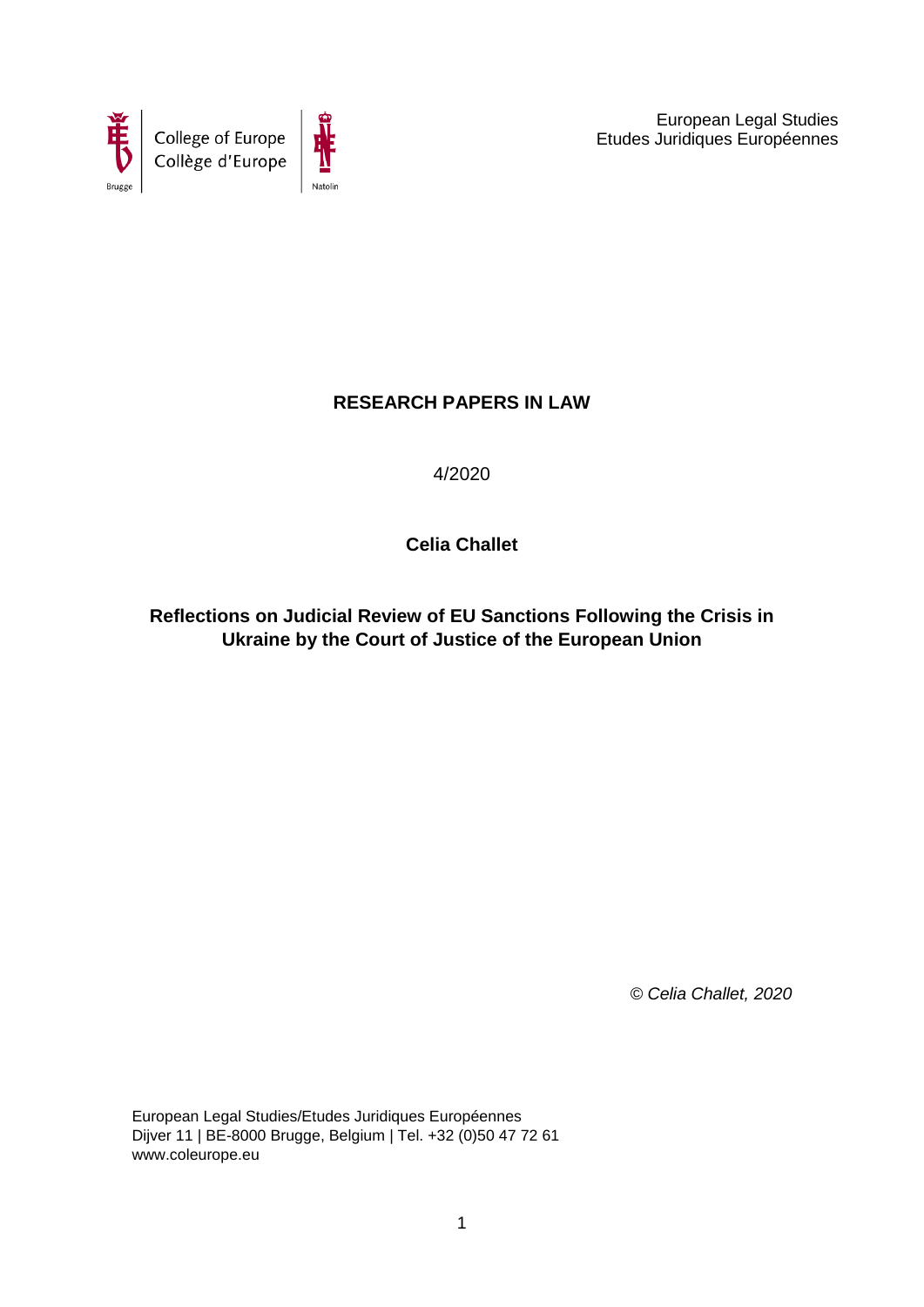**Reflections on the Judicial Review of EU Sanctions Following the Crisis in Ukraine by the Court of Justice of the European Union**

Celia Challet\*

## **Introduction**

**.** 

Over the last decades, Common Foreign and Security Policy sanctions have become a major aspect of the EU's foreign policy. They have also led to a massive amount of litigation before the CJEU. The case of EU sanctions adopted in the aftermath of the crisis in Ukraine is symptomatic of that.

As a response to what is considered by the EU as an illegal annexation of Crimea and a deliberate destabilisation of Ukraine by Russia, the former has adopted a series of economic sanctions against the latter. In particular, the EU has adopted restrictive measures towards persons and entities considered as supporting Russia's actions of destabilisation and threatening of Ukraine's integrity, sovereignty and independence. The EU has also targeted certain persons and entities with regard to the situation in Ukraine. The purpose was to consolidate and support democracy and the rule of law in Ukraine, and to maintain its territorial integrity. Special emphasis was put on imposing sanctions on persons that were subject to criminal proceedings in Ukraine in connection with misappropriations of public funds.

As from their adoption, these EU sanctions have been perceived as rather controversial. Since no measures were taken at the UN level due to the presence of Russia in the Security Council and a lack of consensus between the UN Member States, the EU adopted sanctions autonomously. Due to the features of these restrictive measures, their mere adoption and implementation has been called into question. For instance, the fact that the EU targeted individuals under criminal investigation in their country for the misappropriation of States funds, usually upon the request of the Ukrainian judiciary, bore a risk of restrictive measures being used to target political opponents. <sup>1</sup> The most critical authors consider that the legality of these sanctions is "disputable", <sup>2</sup> or even that they are unjustified.<sup>3</sup>

The first waves of sanctions against Russia were adopted after the referendum on Crimea's independence in 2014.<sup>4</sup> Most of them have been renewed ever since.<sup>5</sup> The EU targeted persons close to the Russian power, among which a major shareholder of a company involved in the construction of a bridge connecting Russia to Crimea, <sup>6</sup> and a

<sup>\*</sup> Academic Assistant, European Legal Studies Department, College of Europe; PhD candidate, Ghent University.

<sup>1</sup> House of Lords, *The Legality of EU sanctions*, European Union Committee 11th Report of Session 2016– 17 HL, Paper 102, 2 February 2017, paragraph 43.

<sup>2</sup> W. CZAPLINSKI, S. DEBSKI, R. TARNOGORSKI, K. WIERCZYNSKA, *The Case of Crimea's Annexation Under International Law*, SCHOLAR Publishing House, Warsaw, 2017, p.272.

<sup>3</sup> A. ALÍ, "The Challenges of a Sanctions Machine: Some Reflections on the Legal Issues of EU Restrictive Measures in the Field of Common Foreign Security Policy", in L. ANTONIOLLI, L. BONATTI, C. RUZZA (eds.), *Highs and Lows of European integration – Sixty Years after the Treaty of Rome*, Springer, Switzerland, 2019, p.53.

<sup>4</sup> See Council Decision 2014/145/CFSP and Council Regulation 269/2014 of 17 March 2014 concerning restrictive measures in respect of actions undermining or threatening the territorial integrity, sovereignty and independence of Ukraine, OJ. L/78.

<sup>5</sup> See, for instance, Council Decision (CFSP) 2020/907 of 29 June 2020 amending Decision 2014/512/CFSP concerning restrictive measures in view of Russia's actions destabilising the situation in Ukraine, OJ. L/207. <sup>6</sup> General Court, 30 November 2016, *Rotenberg v. Council*, T-720/14, ECLI:EU:T:2016:689.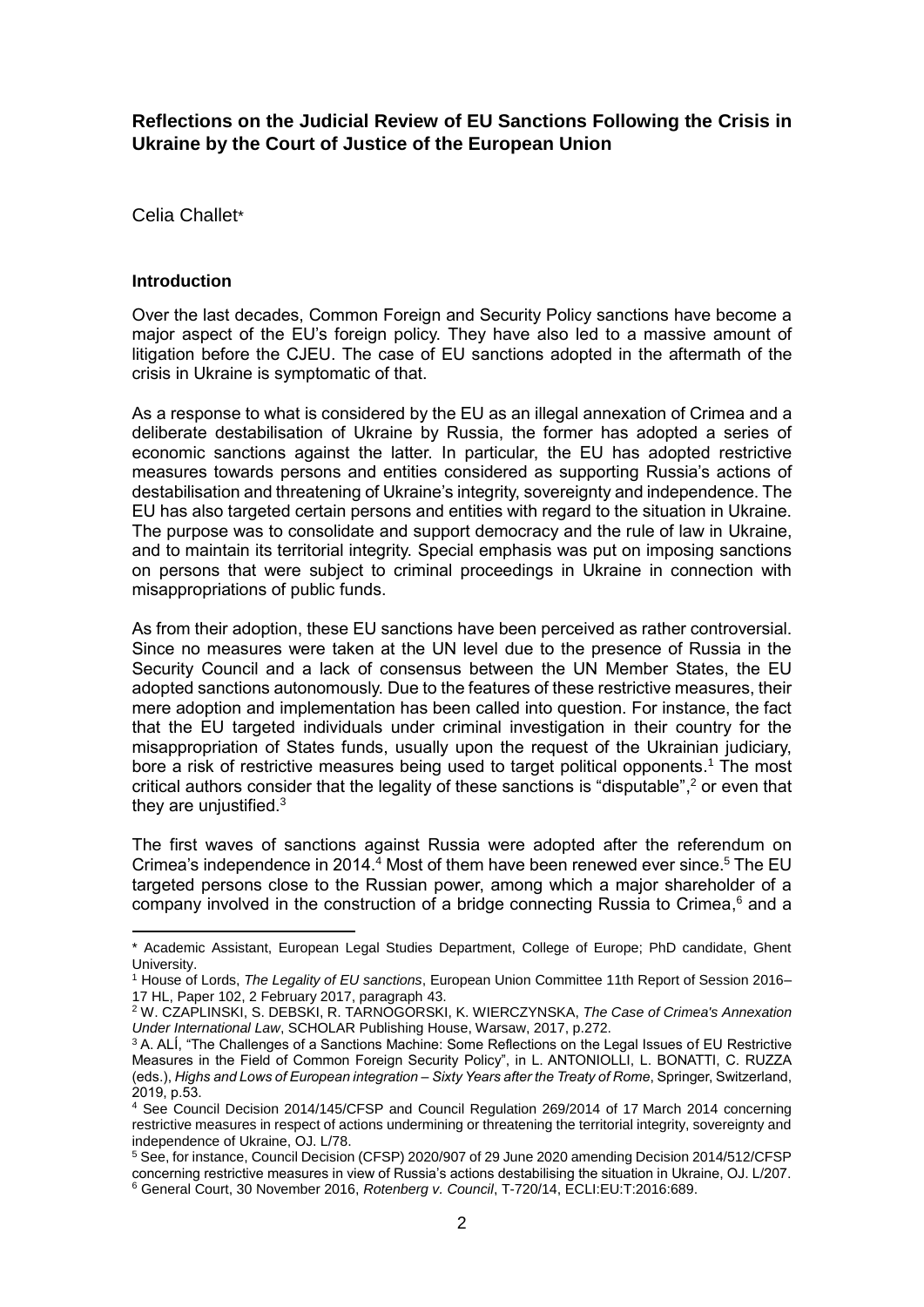journalist and head of a Russian State news agency which, according to the EU, developed a government propaganda supporting the Russian operations in Ukraine.<sup>7</sup> They were mostly the subject of a freeze of assets. Following the downing of the Malaysia Airlines Flight 17 (MH17/MAS17), the EU targeted Russian undertakings operating in crucial areas, such as the defense sector (for instance, Almaz-Antey<sup>8</sup>), the oil and gas sector (e.g. Gazprom<sup>9</sup> and Rosneft<sup>10</sup>) and the banking and financial sector, with Russianowned banks such as Sberbank of Russia,<sup>11</sup> VTB Bank,<sup>12</sup> and the Bank for Development and Foreign Economic Affairs<sup>13</sup> being targeted. Most of them were the subject of asset freezes and restriction of access to capital markets and defense, dual-use goods or sensitive technologies.<sup>14</sup>

As regards the situation within Ukraine, the EU targeted an important number of persons that were subject to criminal proceedings in Ukraine in connection with misappropriations of public funds. In order to support Ukraine and its judiciary in their investigation and proceedings, the EU provided for the freezing of the funds and assets of the persons concerned. The majority of these measures targeted Ukrainian leaders with strong connections to Russia: former President Viktor Yanukovych, <sup>15</sup> former Prime ministers Mykola Azarov<sup>16</sup> and Sergej Arbuzov,<sup>17</sup> former Energy Ministry Edward Stavytskyi,<sup>18</sup> former members of the Yanukovych administration such as Andriy Portnov<sup>19</sup> as well as Andrii Klyuyev.<sup>20</sup> Family members of some leaders were also the subject of restrictive measures (e.g. Oleksandr Yanukovych<sup>21</sup> and Oleksii Azarov<sup>22</sup>). Most of them were listed in the first EU acts providing for restrictive measures against Ukraine, $^{23}$  and some of these restrictive measures have been renewed ever since. $24$  The EU also targeted

<sup>20</sup> See, in particular, General Court, 15 September 2016, *Klyuyev v. Council*, T-340/15, ECLI:EU:T:2016:496 ; General Court, 11 July 2019, *Klyuyev v. Council*, T-305/18, ECLI:EU:T:2019:506

<sup>1</sup> <sup>7</sup> General Court, 15 June 2017, *Kiselev v. Council*, T-262/15, ECLI:EU:T:2017:392.

<sup>8</sup> General Court, 25 January 2017, *Almaz-Antey v. Council*, T-255/15, ECLI:EU:T:2017:25; General Court, 13 September 2018, *Almaz-Antey v. Council*, T-515/15, ECLI:EU:T:2018:545.

<sup>9</sup> See, in particular, General Court, 13 September 2018, *Gazprom Neft PAO v. Council*, T-735/14 and T-799/14, ECLI:EU:T:2018:548.

<sup>10</sup> Court of Justice, Grand Chamber, 28 March 2017, *PJSC Rosneft Oil Company v. Her Majesty's Treasury*, C-72/15, ECLI:EU:C:2017:236 ; General Court, 13 September 2018, *PAO Rosneft Oil Company and others v. Council*, T-715/14, ECLI:EU:T:2018:544.

<sup>11</sup> General Court, 13 September 2018, *Sberbank of Russia OAO v. Council,* T-732/14, ECLI:EU:T:2018:541.

<sup>12</sup> General Court, 13 September 2018, *VTB Bank PAO v. Council*, T-734/14, ECLI:EU:T:2018:542 ; Court of Justice, 25 June 2020, *VTB Bank PAO v. Council*, C-729/18 P, ECLI:EU:C:2020:499.

<sup>13</sup> General Court, 13 September 2018, *Vnesheconombank v. Council*, T-737/14, ECLI:EU:T:2018:543 ; Court of Justice, 25 June 2020, *Vnesheconombank v. Council,* C-731/18 P, ECLI:EU:C:2020:500

<sup>14</sup> Council Decision 2014/512/CFSP of 31 July 2014 concerning restrictive measures in view of Russia's actions destabilising the situation in Ukraine, OJ. L/299.

<sup>15</sup> See, in particular, General Court, 15 September 2016, *Viktor Yanukovych v. Council,* T-346/14, ECLI:EU:T:2016:497 and Court of Justice, 19 October 2017, *Viktor Yanukovych v. Council*, C-598/16 P, ECLI:EU:C:2017:786.<br><sup>16</sup> See in particula

<sup>16</sup> See, in particular, General Court, 28 January 2016, *Mykola Azarov v. Council*, T-331/14, ECLI:EU:T:2016:49, and General Court, 7 July 2017, *Mykola Azarov v. Council*, T-215/15, ECLI:EU:T:2017:479.

<sup>17</sup> See, in particular, General Court, 28 January 2016, *Arbuzov v. Council*, T-434/14, ECLI:EU:T:2016:46, and General Court, 7 July 2017, *Arbuzov v. Council*, T-221/15, ECLI:EU:T:2017:478.

<sup>18</sup> See, in particular, General Court, 30 January 2019, *Stavytskyi v. Council*, T-290/17, ECLI:EU:T:2019:37.

<sup>19</sup> See, in particular, General Court, 26 October 2015, *Portnov v. Council*, T-290/14, ECLI:EU:T:2015:806.

<sup>21</sup> See, in particular, General Court, 15 September 2016, *Oleksandr Yanukovych v. Council*, T-348/14, ECLI:EU:T:2016:508, and Court of Justice, 19 October 2017, *Oleksandr Yanukovych v. Council,* C-599/16 P, ECLI:EU:C:2017:785.

<sup>22</sup> See, in particular, General Court, 28 January 2016, *Oleksii Azarov. Council*, T-332/14, ECLI:EU:T:2016:48.

<sup>&</sup>lt;sup>23</sup> Council Decision 2014/119/CFSP of 5 March 2014 concerning restrictive measures directed against certain persons, entities and bodies in view of the situation in Ukraine [6.03.2014], OJ. L/66 ; Council Regulation (EU) 208/2014 of 5 March 2014 concerning restrictive measures directed against certain persons, entities and bodies in view of the situation in Ukraine [6.03.2014], OJ. L/66.

 $24$  See, for instance, Council Decision (CFSP) 2020/399 of 13 March 2020 amending Decision 2014/145/CFSP, OJ. L/78.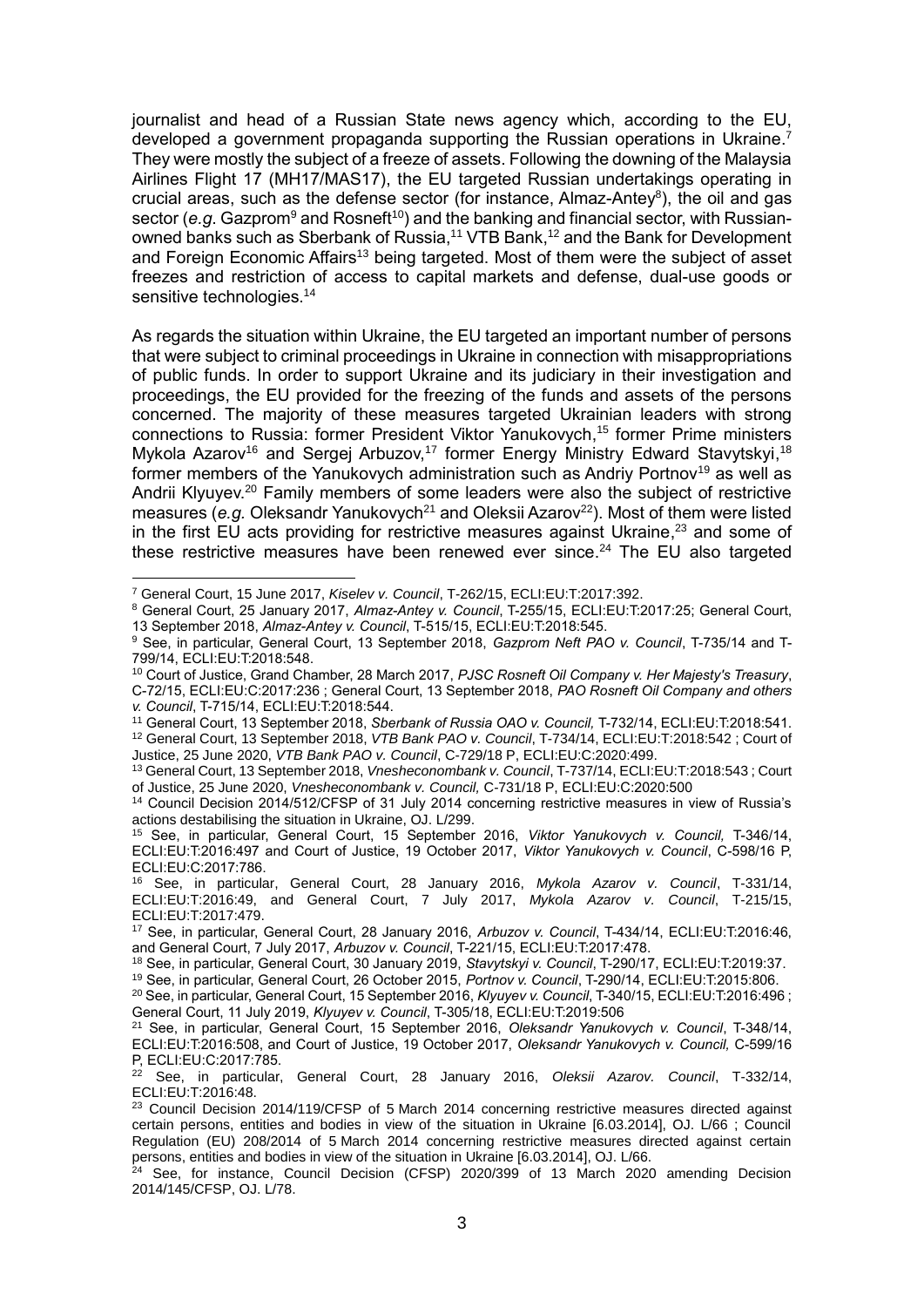Ukrainian undertakings considered as being controlled by Russian firms close to the Russian central power. This was the case of Prominvestbank, <sup>25</sup> a Ukrainian bank in which the majority of the capital was held by a Russian bank.

An important number of targeted persons have challenged the validity of the restrictive measures before the CJEU, mostly in the framework of actions for annulment. This has led to a substantial caseload: so far, the CJEU has issued almost 40 judgments on sanctions against Ukrainian persons and 12 on sanctions against Russians persons. A dozen cases are still pending.<sup>26</sup> This litigation raised important legal issues linked to the CFSP, among which the extremely wide margin of appreciation of the Council regarding the adoption of restrictive measures, and the extent of judicial review to be exercised by the Court over them.

This contribution offers some reflections on the impact of these judgments on the law and framework of restrictive measures. First, attention will be given to the evolutions in the Court's apprehension of the sanctions against Russian and Ukrainian persons, as well as the developments in the substantive law of restrictive measures **(1)**. This is followed by some reflections on whether or not the Court has used the opportunity of this case law to make the CFSP framework evolve. Indeed, one can notice, in spite of its failure to address some critical issues linked to the CFSP, a certain activism of the Court when adjudicating these measures **(2)**. Lastly, this contribution will briefly assess some perspectives of evolution in the field of judicial review of restrictive measures **(3)**.

# **1. Impact of the CJEU rulings on the law of restrictive measures**

## **1.1. Outcome of the cases**

In the majority of the studied cases, the sanctions imposed by the EU were annulled by the CJEU. Certainly, this assertion could be qualified by the outcome of the cases on sanctions against Russians: with the notable exception of Rotenberg, $27$  almost all the restrictive measures targeting Russian natural and legal persons were upheld by the Court. As regards sanctions against the Ukrainian intelligentsia, however, the outcome was clear-cut: the wide majority of them were annulled by the CJEU. Cases such as *Oleksii Azarov*, <sup>28</sup> *Klyuyev*, <sup>29</sup> *Yanukovych, <sup>30</sup> Pshonka*<sup>31</sup> and *Klymenko*<sup>32</sup> led to an annulment of the sanctions in first instance. In other cases, <sup>33</sup> the sanctions were upheld by the General Court but ultimately annulled by the Court of Justice.

One of the main reasons for the annulment of the restrictive measures was related to the motivation of the Council decisions pursuant to Article 296 TFEU. The CJEU has often sanctioned the fact that the Council, in order to impose sanctions on Ukrainian persons being the subject to criminal proceedings for misappropriation of public funds, relied on a letter of a Ukrainian prosecutor-general that was not precise enough on the

<sup>25</sup> General Court, 13 September 2018, *PSC Prominvestbank v. Council*, T-739/14, ECLI:EU:T:2018:547.

<sup>26</sup> See, *inter alia*, cases *Rosneft and others v. Council* (C-732/18 P), *Oleksandr Yanukovych v. Council* (T-292/20), *Viktor Yanukovych v. Council* (T-291/20), *Viktor Pshonka v. Counci*l (cases T-291/19 and T-269/20), *Artem Pshonka v. Council* (cases T-292/19 and T-268/20), *Sergej Arbuzov v. Council* (cases T-289/19 and T-267/20), *Mykola Azarov v. Council* (T-286/19), and *Klymenko v. Council* (T-258/20).

<sup>27</sup> *Rotenberg, supra* note 6.

<sup>28</sup> *Oleksii Azarov*, T-332/14, *supra* note 22*.*

<sup>29</sup> *Klyuyev*, cases T-340/15 and T-305/18, *supra* note 20*.*

<sup>30</sup> General Court, 11 July 2019, *Viktor Yanukovych v. Council*, T-244/16 and T-285/17, ECLI:EU:T:2019:502.

<sup>31</sup> General Court, 11 July 2019, *Viktor Pshonka v. Council*, T-285/18, ECLI:EU:T:2019:512.

<sup>32</sup> General Court, 25 June 2020, *Klymenko v. Council*, T-295/19, ECLI:EU:T:2020:287.

<sup>33</sup> See, for instance, the *Mykola Azarov* cases (T-215/15, T-190/16 and T-247/17).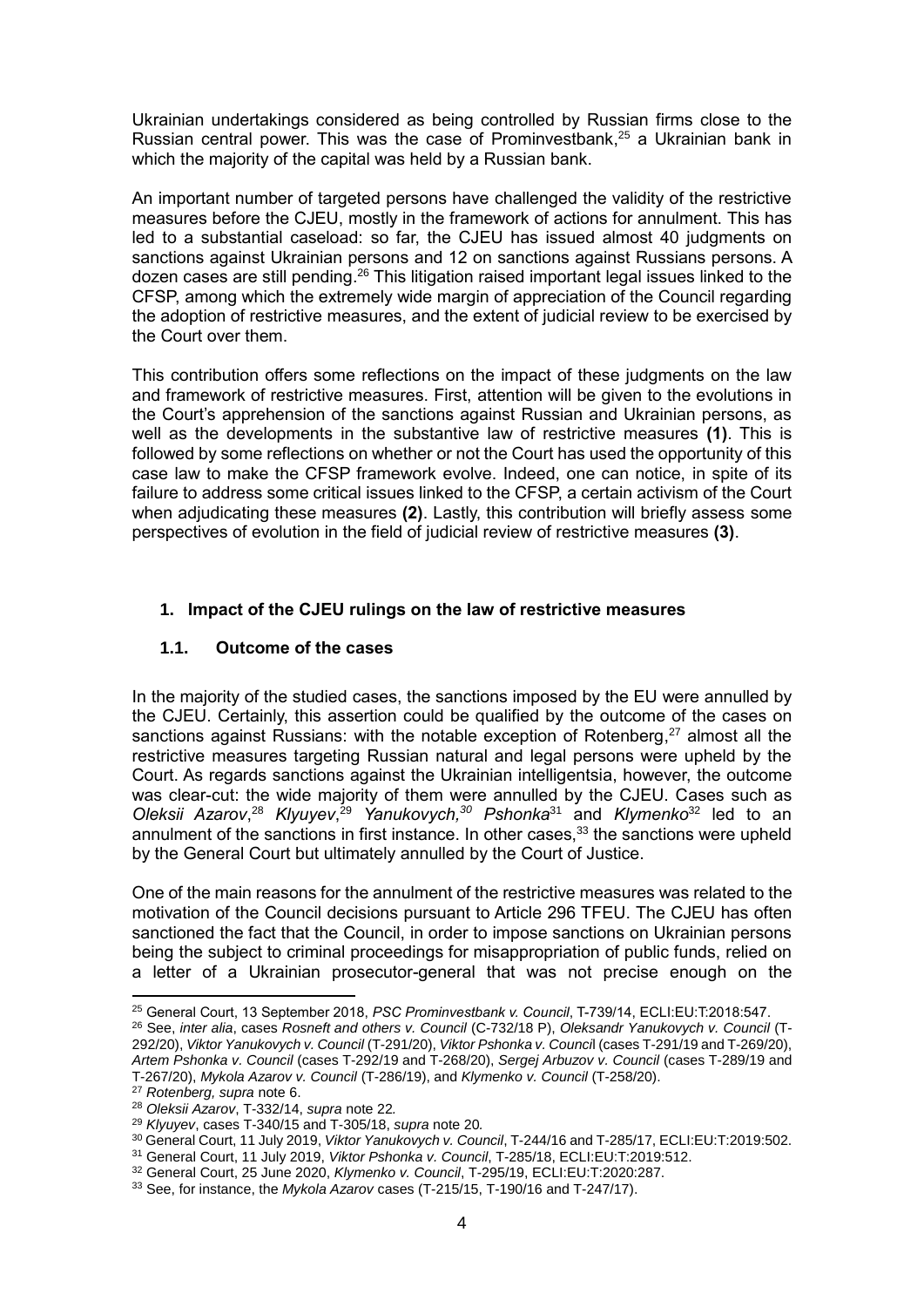establishment of the facts and on the individual responsibility of the applicants towards them. <sup>34</sup> In a more global way, *"regardless of the stage reached in the proceedings to which the [applicants were] allegedly subject, the Council could not adopt restrictive measures against [them] because it was not aware of the facts of misappropriation of public funds specifically alleged against [them] by the Ukrainian authorities"*. <sup>35</sup> It is only by being aware of these facts that the Council could have established that they could qualify as misappropriation of public funds, and call into question the rule of law in Ukraine. In other words, since the EU restrictive measures meant to support the rule of law in Ukraine, the Council had to make sure that the targeted persons had threatened such rule of law.

The same lack of compliance with the obligation to state reasons was sanctioned regarding the measures imposed on Russian persons or entities which, by their conduct, were responsible for actions or policies undermining or threatening the territorial integrity, sovereignty and independence of Ukraine. An example of that is the *Rotenberg* case. This person had connexions with the Russian power through his personal relationship with President Putin. He was also the major shareholder of a company that built a bridge connecting Crimea to Russia. Therefore, he was targeted by sanctions on the ground that he benefitted from one of the Russian decision-makers responsible for the annexation of Crimea.<sup>36</sup> According to the Court, the Council failed to prove in a satisfying manner that the applicant did control the said company.<sup>37</sup> In addition, in order to impose sanctions on that person it was necessary that the Russian decision-makers in question had *"at the very least […] started to prepare the annexation of Crimea and the destabilisation of Ukraine"*<sup>38</sup> before signing a contract with the Russian company. Otherwise, the persons targeted by the sanctions could not have been aware of the involvement of those decision-makers in the preparation<sup>39</sup> (and therefore would not have been eligible to the sanctions).

Overall, there has been a double trend of the Court when assessing the validity of EU sanctions against Russians and Ukrainians. Firstly, most of the sanctions that were annulled by the Court were those targeting Ukrainian persons. In 28 out of 32 cases on sanctions against Ukrainians, the restrictive measures were annulled by the CJEU. By contrast, only 1 case on sanctions against Russia led to the annulment of the sanctions. One might inevitably wonder which factors led to these different outcomes. Secondly, most of the sanctions that were annulled due to an insufficient motivation of the Council were those targeting natural persons. One can reasonably deduce that the Court has been more severe in its appreciation of sanctions targeting natural persons than when assessing those imposed on legal ones. This might be due to its awareness that consequences of such restrictive measures can be more damaging for individuals than for undertakings.

## **1.2. Developments in the substantive law of restrictive measures**

The CJEU case law on sanctions against Russians and Ukrainians is entrenched in a set of case law on restrictive measures that has developed over the last decades. Since the entry into force of the Lisbon Treaty, much progress has been made in terms of

<sup>34</sup> See, for instance, *Arbuzov*, T-434/14, *supra* note 17, paragraph 39; *Oleksandr Yanukovych*, T-348/14, *supra* note 21*.*

<sup>35</sup> *Arbuzov*, T-434/14, *supra* note 17, paragraph 43.

<sup>36</sup> *Rotenberg, supra* note 6*.*

<sup>37</sup> *Ibid*, paragraph 84.

<sup>38</sup> *Ibid*, paragraph 91.

<sup>39</sup> *Ibid*.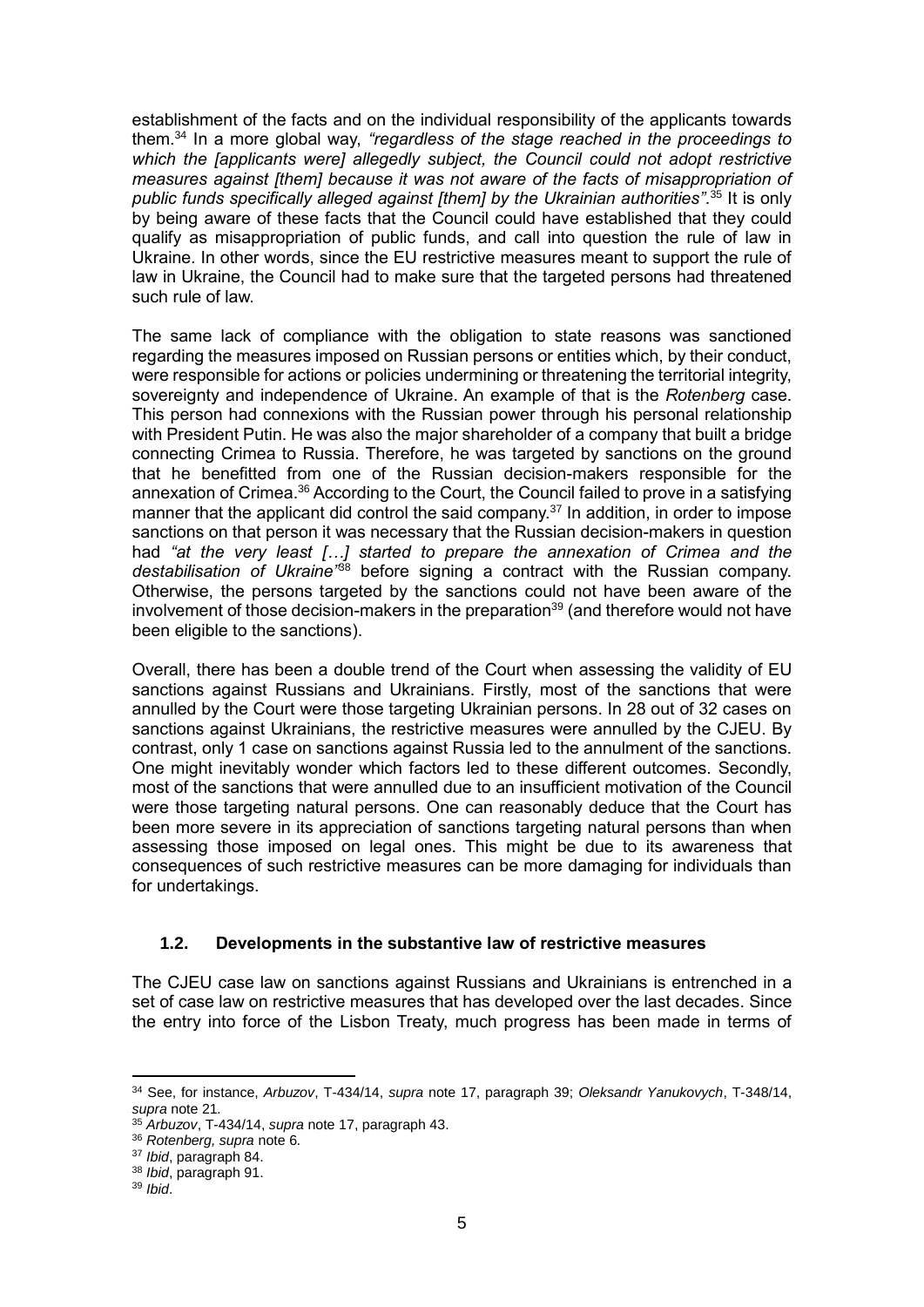judicial protection of targeted persons.<sup>40</sup> Thus, a certain number of jurisprudential developments had already taken place when the CJEU started adjudicating sanctions against Ukrainians and Russians. 41

This is particularly true regarding the obligation to state reasons. An example of that is the General Court recalling in *Oleksandr Yanukovych* that *"the statement of reasons for an asset-freezing cannot consist merely of a general, stereotypical formulation. Such a measure must indicate the actual and specific reasons why the Council considers that the relevant legislation is applicable to the person concerned"* , <sup>42</sup> thereby referring to its *Ben Ali<sup>43</sup>* case law.

There have been, nevertheless, visible developments. As stressed by C. Beaucillon, the CJEU case law on sanctions targeting countries, such as those against Russians and Ukrainians, *"is probably now set to exceed that concerning counterterrorism in terms of*  case load and innovation<sup>", 44</sup> It is connected to a new situation, since the EU is trying both to help Ukraine reestablish the rule of law in its own territory and to pressure Russia to stop destabilising it. In that way, the CJEU case law on sanctions against Russia and Ukrainian leaders can be seen, to some extent, as a 'laboratory of law'.

Firstly, the ECJ ruled on the admissibility of actions for annulment brought by targeted entities against ban exports which were applicable to undertakings subject to EU law. Russian undertakings can be considered as directly affected by such export bans in the meaning of Article 263§4 TFEU, and therefore entitled to challenge them before the Court, regardless of the fact that those measures were only applicable to undertakings subject to EU law and that the Russian undertakings were not prohibited from carrying out the operations concerned outside the Union. <sup>45</sup> The determining factor is that these export bans provided for restrictions to market access upon the applicants.<sup>46</sup>

Secondly, the Court addressed the extent to which the EU could sanction the misappropriation of public funds. The restrictive measures were justified in the view of supporting democracy, the rule of law and the institutional foundations of Ukraine. These were threatened by the fact that *"a significant part of the former Ukrainian leadership [was] suspected of having committed serious crimes in the management of public resources"*. <sup>47</sup> Facilitating their prosecution was considered as contributing to the support of the rule of law in Ukraine.<sup>48</sup> However, this does not mean that any act classifiable as a misappropriation of public fund and committed in a third country can justify EU action.<sup>49</sup> The Court gave a definition of the misappropriations of public funds that can lead to the adoption of restrictive measures: those

*"which, having regard to the amount or the type of funds or assets misappropriated or to the context in which the offence took place, are, at the very least, such as to undermine the legal and institutional foundations of Ukraine, and* 

<sup>40</sup> S. POLI, "Effective Judicial Protection and Its limits in the case law concerning individual restrictive measures in the European Union", in E. NEFRAMI, M. GATTI (eds.*), Constitutional Issues of EU External Relations Law*, Luxembourg Legal Studies, Volume 16, Nomos, Baden-Baden, 2018, p.296. <sup>41</sup> *Ibid.*

<sup>42</sup> *Oleksandr Yanukovych*, T-348/14, *supra* note 21*,* paragraph 80.

<sup>43</sup> General Court, 14 April 2016, *Ben Ali v. Council*, T-200/14, EU:T:2016:216, paragraph 96.

<sup>44</sup>C. BEAUCILLON, "Opening up the horizon: the CJEU's new take on country sanctions, *Common Market Law Review* n°55, 2018, p. 387.

<sup>45</sup> *Prominvestbank*, *supra* note 25, paragraph 49; *Vnesheconombank*, T-737/14, *supra* note 13, paragraph 49.

<sup>46</sup> *Ibid*; *Gazprom*, *supra* note 9, paragraph 75.

<sup>47</sup> *Klyuyev,* T-340/15*, supra* note 20, paragraph 117.

<sup>48</sup> *Ibid*, paragraph 118.

<sup>49</sup> *Oleksandr Yanukovych*, T-348/14, *supra* note 21, paragraph 100.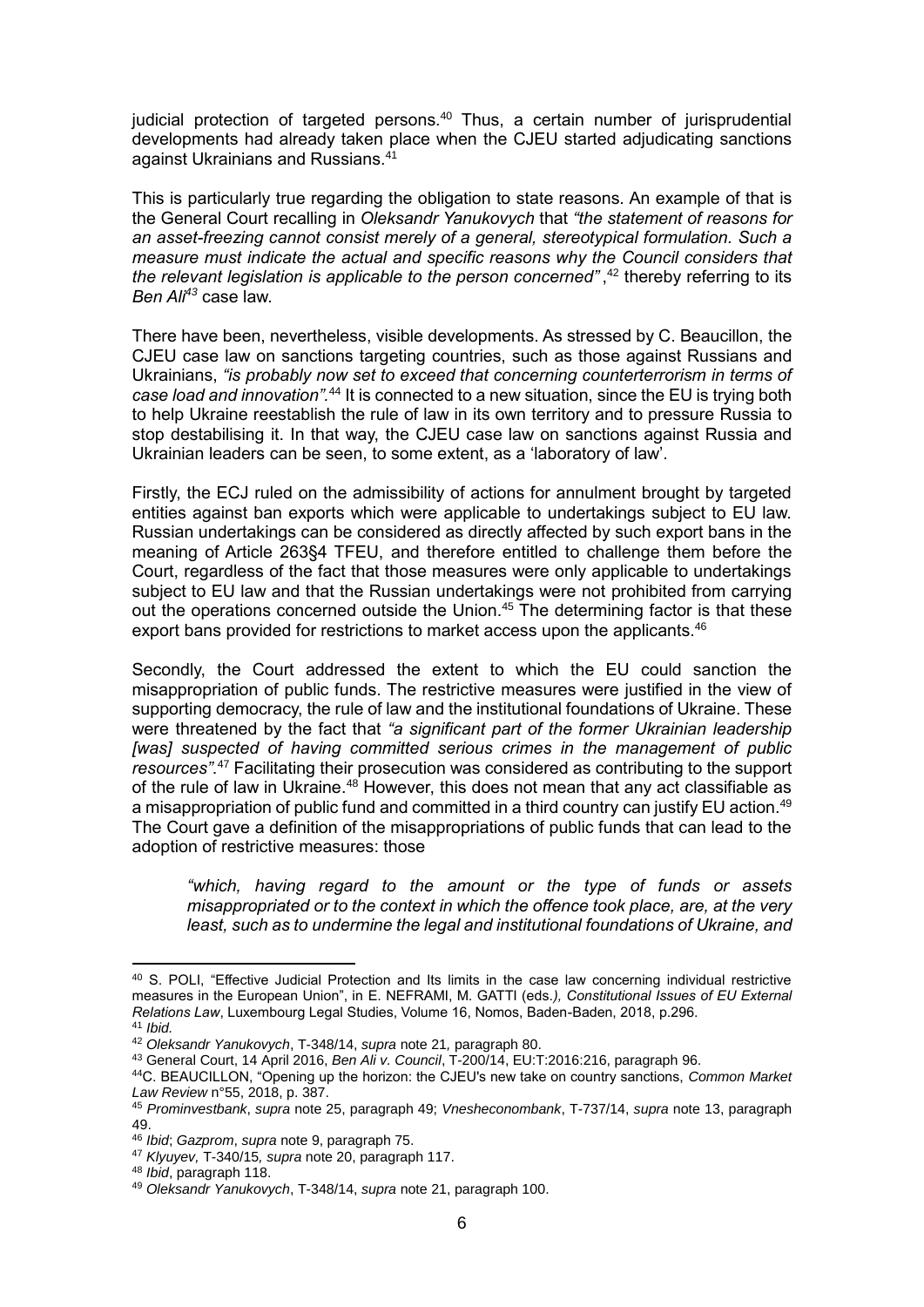*in particular the principles of legality, the prohibition of arbitrary exercise of power by the executive, effective judicial review and equality before the law and, ultimately, undermining respect for the rule of law in that country"*. *50*

The CJEU has also explained that, in some circumstances, the absence of criminal proceedings or of a pre-trial investigation in Ukraine did not necessarily mean that the Council could not adopt restrictive measures,<sup>51</sup> recalling its discretion in that matter. Finally, the Court has acknowledged the wide margin of appreciation of the Council regarding the amount of funds and assets that can be frozen: in case of an impossibility to assess the amount of public funds that became a targeted person's property, the Council is entitled to impose a full freeze. 52

Thirdly, the Court has ruled on the extent to which the Council could target Russian persons and, in particular, on the notion of active or material support to Russian actions destabilising Ukraine. In *Kiselev* the CJEU defined the concept of active support by *"forms of support which, by their quantitative or qualitative significance, contribute to the continuance of the actions and policies of the Russian Government destabilising*  Ukraine".<sup>53</sup> It concluded that large-scale media can provide such an active support.<sup>54</sup> The Court also established the distinction between material support and direct participation in the actions of destabilisation. Such direct participation is not necessary<sup>55</sup> as long as the undertaking concerned supplied Russia with heavy weapons which were, in turn, supplied to Ukrainian separatists.<sup>56</sup> This is because the objective of those measures is "*not to penalize certain entities because of their links with the situation in Ukraine, but to impose economic sanctions on the Russian Federation, in order to increase the costs of its actions"* <sup>57</sup> of destabilisation. Consequently, the Court upheld restrictive measures on Russian undertakings that did not participate, even indirectly, to the Ukrainian crisis: the mere fact that they operated on crucial sectors of the Russian economy was considered as a sufficient basis to impose the sanctions. 58

Lastly, interesting developments were laid down on the balance between the fundamental rights of the persons targeted and the objectives of the restrictive measures. In *Kiselev*, the Court considered that the freedom of expression protected by Article 11 of the Charter of Fundamental Rights (the Charter) could be limited for the purpose of putting an end to Russia's destabilisation of Ukraine. <sup>59</sup> The Court also recalled that the challenged restrictive measures were compatible with the right to property<sup>60</sup> and, in the case of undertakings, with the freedom to conduct business. <sup>61</sup> Those sanctions are *"protective measures"<sup>62</sup>* and are not supposed to deprive the targeted persons of these rights. <sup>63</sup> Moreover, they are *"by nature temporary and reversible and do not therefore infringe the 'essential content' of the right to property"*, <sup>64</sup> nor do they pursue an immediate purpose of preventing the entities concerned from pursuing economic activities within

**.** 

<sup>50</sup> *Ibid*, paragraph 102.

<sup>51</sup> *Ibid*, paragraph 128.

<sup>52</sup> *Mykola Azarov*, T-215/15, *supra* note 16, paragraph 100.

<sup>53</sup> *Kiselev*, *supra* note 7, paragraph 114.

<sup>54</sup> *Ibid*, paragraph 76.

<sup>55</sup> *Almaz-Antey, supra* note 8, paragraph 112.

<sup>56</sup> *Ibid*, paragraph 128.

<sup>57</sup> See, for instance, *Gazprom, supra* note 9, paragraph 135.

<sup>58</sup> *Ibid*, paragraphs 143 and 144; *Rosneft, supra* note 10, paragraph 147; *Rosneft and others, supra* note 10, paragraphs 156 and 157.

<sup>59</sup> *Kiselev*, *supra* note 7, paragraphs 76 and 116 to 119.

<sup>60</sup> Charter of Fundamental Rights of the European Union, Article 17.

<sup>61</sup> *Ibid*, Article 16.

<sup>62</sup> *Rotenberg*, *supra* note 6, paragraph 167.

<sup>63</sup> *Ibid*.

<sup>64</sup> *Mykola Azarov*, T-215/15, *supra* note 16, paragraph 85.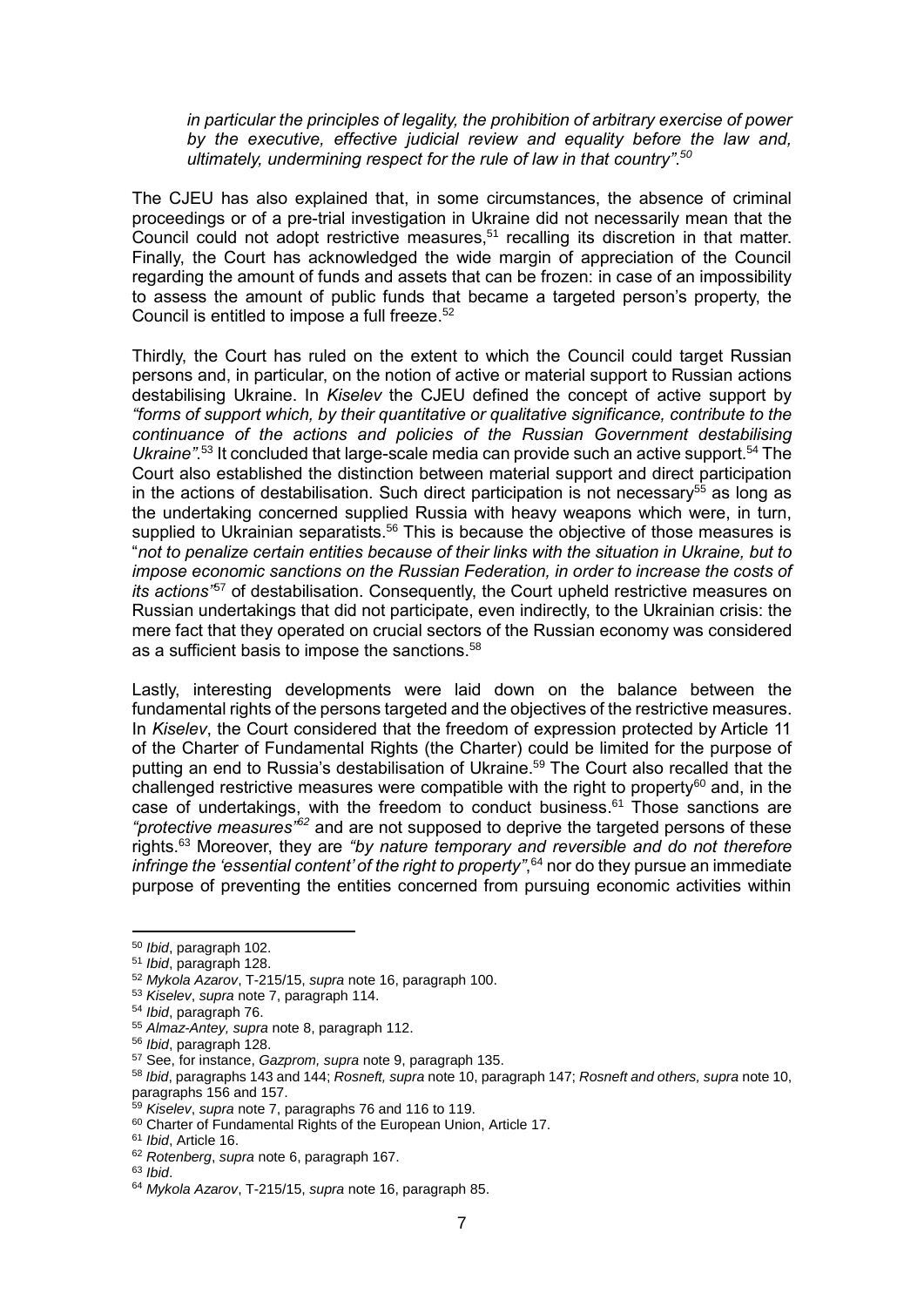the EU.<sup>65</sup> Finally, although the restrictive measures cannot be seen as breaching the right to reputation of the persons concerned, especially since, in the case of Ukrainians being accused of misappropriation of public funds, their imposition does not involve any view on their culpability,<sup>66</sup> the right to reputation may justify an applicant's continuing interest in bringing proceedings. $67$  This is all the more so when the person concerned is a politician. <sup>68</sup> Therefore, even if by the time a claim arrives to the Court the legal basis for the restrictive measure has been amended and no longer contains the name of the applicant, the latter can still have a continuing interest in bringing the proceedings.

# **2. Impact of the CJEU rulings on the CFSP framework**

Has the Court seized the opportunity of the caseload on sanctions against Russians and Ukrainians to make the CFSP framework evolve? It is submitted that the CJEU has been, so far, unable or unwilling to impulse strong evolutions as a response to the criticisms of the CFSP legal framework. This does not mean, however, that it has not shown some activism in that area.

# **2.1. Limited evolutions in the CFSP framework**

## *The Court's failure to address the main issues linked to judicial review of restrictive measures*

In a certain number of aspects, the case law of the CJEU on sanctions against Russians and Ukrainians has not addressed the main issues of the CFSP framework. This is true, firstly, regarding the particularly wide margin of appreciation of the Council when adopting restrictive measures. While in most of the cases in which sanctions were annulled the Court put the emphasis on the non-compliance of the Council with the obligation to state reasons and to rely on a sufficiently solid factual basis, the fact is that the latter remains in principle free to adopt these restrictive measures. In most of its judgments the Court has recalled the broad discretion of the Council in areas that involve political, economic and social choices. This institution has to make complex assessments and must examine if the objectives of the adopted measures are consistent with the objectives of external action set out in Article 21 TEU.<sup>69</sup>

This has been confirmed regarding sanctions targeting Russians: they are adopted for the purposes of the protection of essential EU security interests and the maintenance of international peace and security,<sup>70</sup> which allows for negative consequences to be borne by individual operators $71$  such as Russian undertakings.

The confirmation of the wide margin of appreciation of the Council is also notable when it comes to the adjudication of sanctions targeting former Ukrainian leaders. The Court has proved to be flexible regarding the extent to which the Council could target persons being suspected of misappropriation of public funds in Ukraine. Its earliest case law repeatedly asserted that the Council was not obliged to verify if the investigations to which applicants were subjected were well founded, nor the facts on which they relied on in order to carry out the investigations. This was justified by the fact that *"in adopting the contested acts, the Council does not seek itself to punish the misappropriation of* 

<sup>65</sup> *Ibid*, paragraph 91.

<sup>66</sup> *Klyuyev*, T-340/15, *supra* note 20, paragraph 135.

<sup>67</sup> *Ibid*, paragraph 31; *Portnov*, *supra* note 19, paragraph 30.

<sup>68</sup> *Klyuyev*, T-340/15, *supra* note 20, paragraph 31.

<sup>69</sup> See, for instance, *Rosneft, supra* note 10, paragraphs 113 to 116.

<sup>70</sup> *Ibid*, paragraph 112.

<sup>71</sup> *Ibid*, paragraph 150.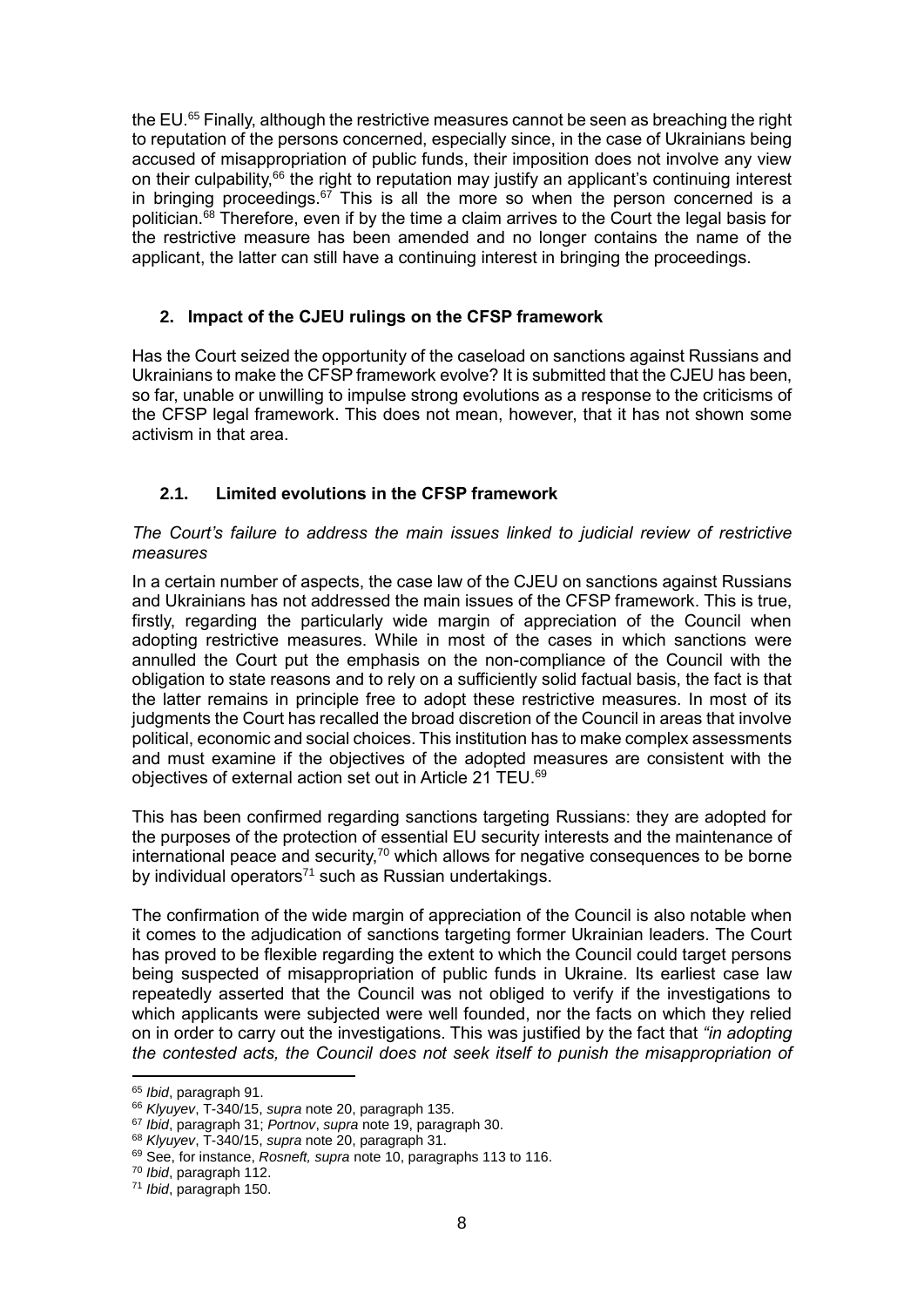*public funds being investigated by the Ukrainian authorities, but to protect the possibility*  of the authorities identifying such misappropriation and recovering the funds".<sup>72</sup>

This wide margin of appreciation of the Council is further reinforced by the limited jurisdiction of the Court over restrictive measures in the meaning of Articles 24 TEU and 275 TFEU. It still does not review the substance or appropriateness of the restrictive measures, and mainly continues to confine itself to compliance of the Council with the procedural rules and the obligation to state reasons.

Another aspect of the CFSP framework that might not have been sufficiently addressed by the Court relates to the protection of the fundamental rights of the targeted persons. The Court has often had the opportunity to strike a balance between the objectives of the CFSP and the fundamental rights of the persons concerned. In most cases, this was done at the expense of the latter, in particular regarding the right to property and to pursue an economic activity within the EU, the right to reputation and the freedom of expression.<sup>73</sup> Such a situation is obviously linked to the important margin of appreciation enjoyed by the Council in that field.

This tendency of the Court to give precedence to the objectives of the CFSP is all the more worrying that the current framework for the imposition and the challenging of restrictive measures is, in itself, not favourable to the protection of these rights. The majority of such sanctions are usually prolonged every six months or yearly until they are lifted. Thus, by the time the claim of a targeted person is assessed by the General Court, those sanctions have already ceased to be in force and have been renewed by the Council on a new legal basis.<sup>74</sup> Moreover, the fact that the sanctions regulations usually do not provide for penalties or lifting conditions can lead to issues of effective judicial protection. <sup>75</sup> To quote H. Over de Linden, *"using sanctions to 'buy time' is an extremely effective tool in the CFSP policy and […] explains the Council's ultimate goal in such cases, because individual conditions can be changed irreversibly by their imposition, regardless of the outcome of annulment actions"<sup>76</sup>* . The CJEU case law on sanctions against Russians and Ukrainians does not seem to have provided an answer to these concerns.

#### *The Court's clear desire for cautiousness due to political considerations*

The limited impact of the analysed case law on the CFSP legal framework is due, to a certain extent, to the Court's awareness of the highly intergovernmental dimension of the CFSP. When reviewing the legality of restrictive measures, the Court is adjudicating in one of the most intergovernmental EU policies, with highly political and sensitive issues at stake. In the field of foreign policy more than in any other, the Court is aware that the power of its judgments rests on their acceptance by the Member States. An example of that is the *Rosneft* case, in which the Court ruled that CFSP sanctions can be taken into review in the framework of a reference for a preliminary ruling.<sup>77</sup> The Court gave an illustration of its "equilibrist position": $78$  its boldness as to the extent of its competence in

**.** 

<sup>72</sup> *Mykola Azarov*, T-215/15, *supra* note 16, paragraph 145.

<sup>73</sup> See, for instance, Kiselev, *supra* note 7; Rotenberg, *supra* note 6.

<sup>74</sup> For an illustration of the difficulty for targeted persons to challenge the restrictive measures, see *Rosneft and others*, *supra* note 10, paragraph 105.

 $75$  H. OVER DE LINDEN, "The Court of Justice's Difficulty with Reviewing Smart Sanctions as Illustrated by Rosneft", *European Foreign Affairs Review* n°3, 2019, p.28.

<sup>76</sup> *Ibid*.

<sup>77</sup> *Rosneft*, *supra* note 10.

<sup>78</sup> I. BOSSE PLATIERE Isabelle, "Le juge de l'union, artisan de la cohérence du système de contrôle juridictionnel au sein de l'Union européenne, y compris en matière de PESC, Note sous CJUE, Gde ch., 28 March 2017, C-72/15, Rosneft", *RTDE*, 2017.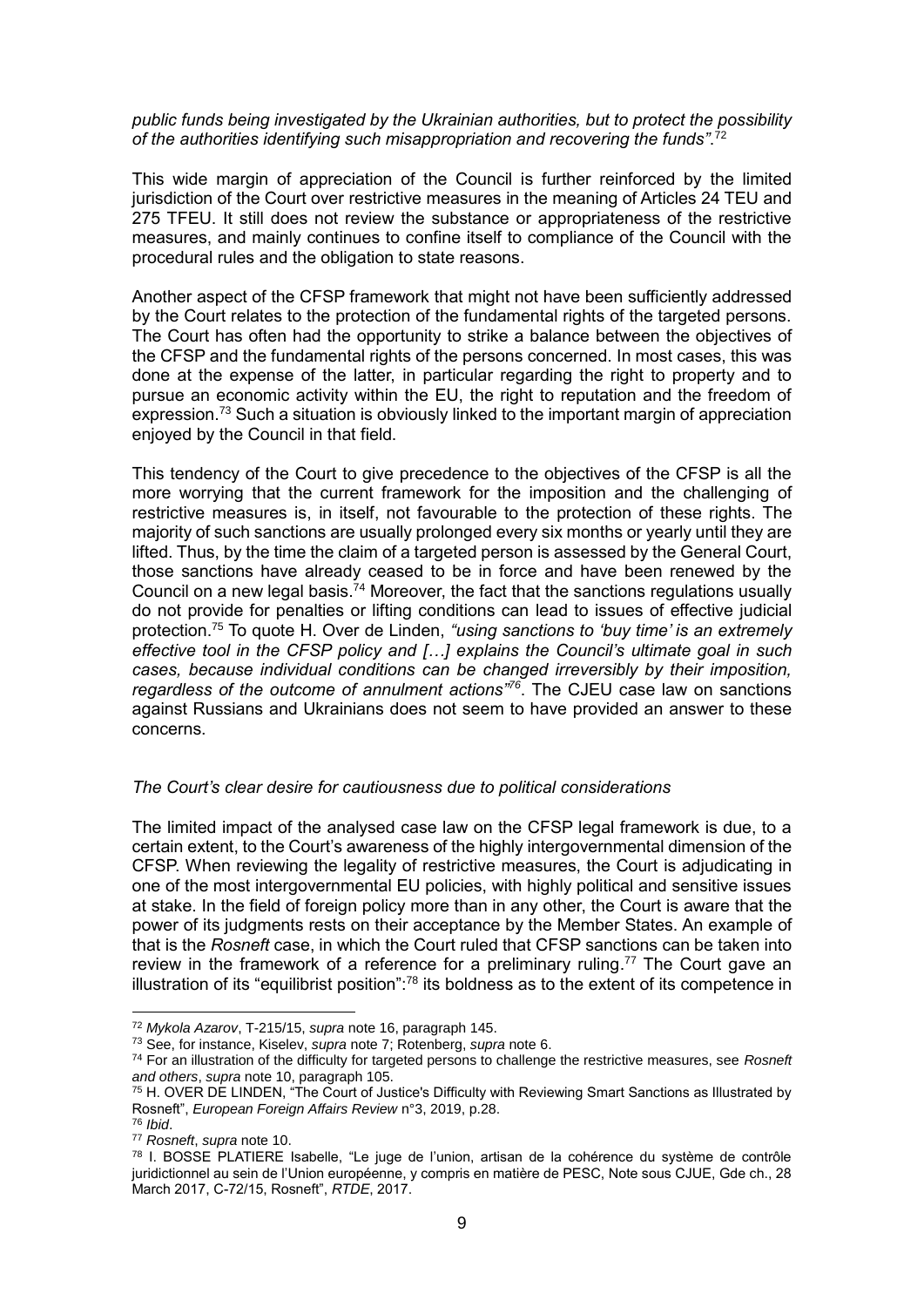preliminary rulings is then counterbalanced by a dismissal of all the presumed grounds for invalidity of the act and a confirmation of the Council's wide discretion.<sup>79</sup>

The case law of the Court has also showed a certain will to ensure the effectiveness of restrictive measures, in a context in which their massive use *"has gone in parallel with the attempt of the [EU] to strengthen its dimension at the external level as a part of its coercitive diplomacy"*. *<sup>80</sup>* The Court seems to be aware of the complexity of the implementation of targeted sanctions: identifying individuals and entities requires detailed knowledge that is difficult to obtain. <sup>81</sup> At the same time, in order to ensure the effectiveness of measures such as asset freezes, the EU wishes them to apply immediately in order to prevent any asset flight outside the EU.<sup>82</sup> It seems fair to assume that the Court took those facts into account when adjudicating EU sanctions against Russians and Ukrainians.

This concern to ensure the effectiveness of restrictive measures is all the more obvious since some judgments have demonstrated the Court's determination to confirm the validity of the sanctions at all costs. An example of that is the Court's reasoning on compliance by the Council with the provisions of the Partnership and Cooperation Agreement ("PCA") signed with Russia in 1999. <sup>83</sup> In cases such as *Rosneft*, the applicants argued that by imposing restrictive measures on them, the Council violated Articles 10(1), 12, 36 and 52 of the PCA, which provide for the liberalisation of economic relations between the EU and Russia. The Court rejected such a plea, relying on Article 99 (1) (d) of the PCA. This provision states that one of the Parties to the Agreement may take measures which it considers necessary for the protection of its essential security interests, for example in case of a threat to peace and international security.

The Court considered that the disputed measures had been adopted in order to protect essential EU interests, and to maintain peace and international security.<sup>84</sup> Moreover, and in any case, the Court recalled the broad discretion of the Council in that field. $85$  This reasoning is debatable. In no way can it be deduced from Article 99 of the PCA that one Party to the Agreement can sanction the other in such a way, for obvious reasons: allowing such a possibility would go against the objectives of the PCA, which were to strengthen cooperation and economic ties between the EU and Russia.

# **2.2. A notable activism of the Court through its adjudications of the sanctions**

The fact that the CJEU case law on sanctions against Ukrainians and Russians has not revolutionized the CFSP framework does not mean that there is no desire for a change. On many aspects, this case law did have an impact on the CFSP legal framework. For the purpose of this contribution, attention will be paid to two main aspects: the Council's practice of adoption of restrictive measures, and the extension of the Court's jurisdiction over restrictive measures.

<sup>1</sup> <sup>79</sup> *Ibid.*

<sup>80</sup> A. ALÍ, *supra* note 3, p.49.

<sup>81</sup> F. GIUMELLI, "Winning without Killing: The Case for Targeted Sanctions", in DUCHEINE Paul, OSINGA Frans (eds.), *Netherlands Annual Review of Military Studies*, Asser Press, The Hague, 2017, p.93.

<sup>82</sup> House of Lords, *supra* note 1, paragraph 47.

<sup>83</sup> Agreement of Partnership and Cooperation establishing a partnership between the European Communities and their Member States, of one part, and the Russian Federation, of the other part, JO L.327. <sup>84</sup> *Rosneft*, *supra* note 10, paragraph 112.

<sup>85</sup> *Ibid*, paragraph 113.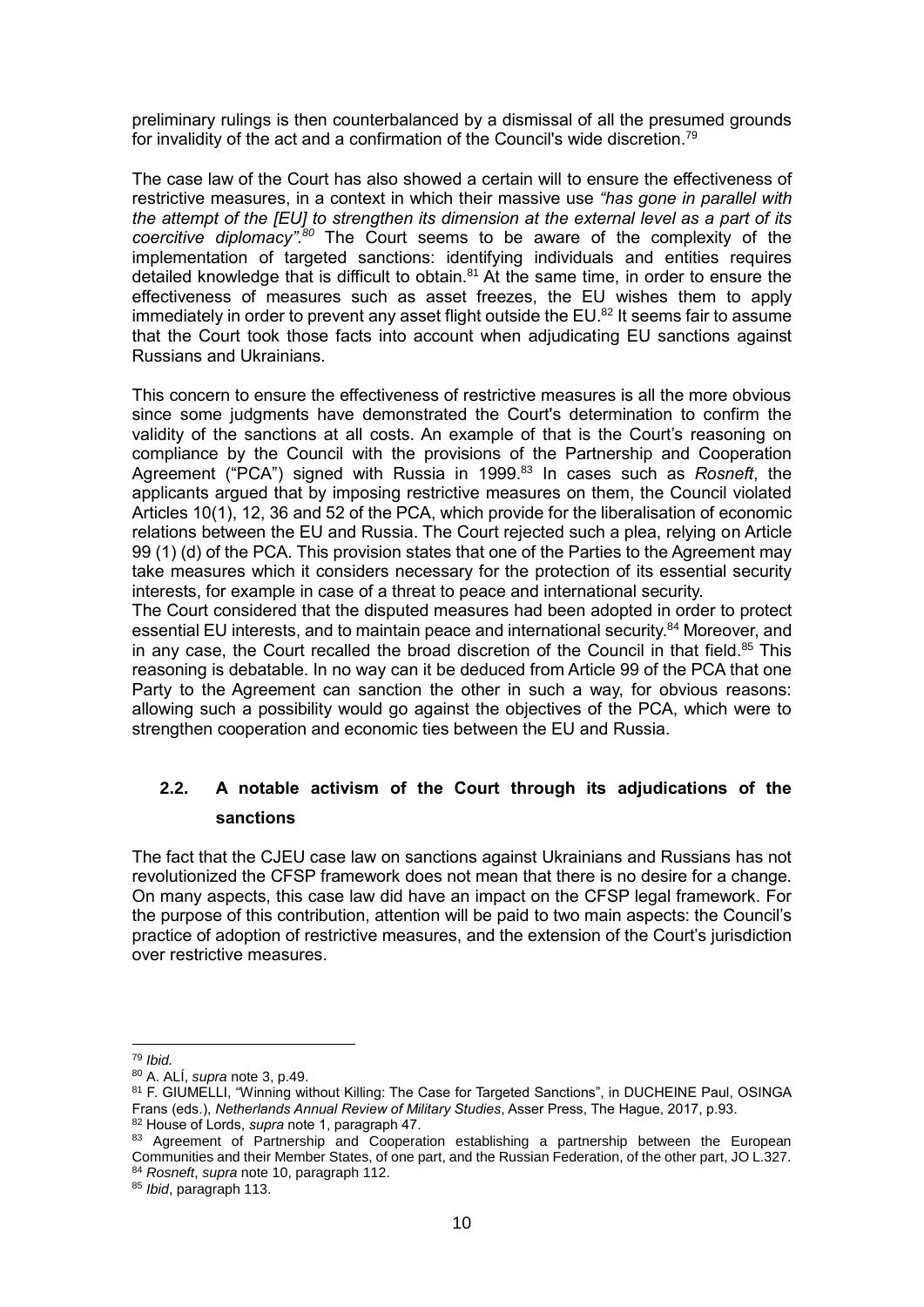### *Impact of the CJEU case law on the Council's practice of sanctions*

The analysed case law of the CJEU has most certainly reinforced a trend of influencing the practice of the Council when it adopts restrictive measures. A significant number of sanctions that have been overturned by the Court were annulled because of the Council's failure to comply with procedural rules or with the obligation to state reasons. Although it cannot be reasonably asserted that the Court brought the Council to significantly change the substance of its policy, the latter might be more diligent in complying with the rules of procedure and the obligation to state reasons: *"in recent years, it seems that the quality of sanctions listing has improved, with better definition and more substance underpinning the reasons for listing"*. *86*

One example of the Court reminding the Council that it needs to comply with the rules concerned is the *Stavytskyi* case: the applicant argued that the alleged acts of misappropriation of public funds which were the subject of proceedings by the Ukrainian authorities had already been examined, a few years earlier, by Ukrainian courts, which had found nothing illegal.<sup>87</sup> Therefore, since the Council could not prove that the Ukrainian jurisdictions had complied with the *ne bis in idem* principle, it did not have sufficient evidence to maintain the applicant's name on the list of sanctions.<sup>88</sup> The Court confirmed this argument. 89

More importantly and globally, the CJEU case law has had an impact on the Council's discretion when adopting sanctions based on the decision of a third State authority. This is particularly true regarding the restrictive measures adopted against Ukrainian persons that are being prosecuted in their country for the misappropriation of public funds. In its earliest case law, the Court had confirmed the wide margin of appreciation of the Council when adopting such sanctions. Those measures contributed to facilitating the prosecution of such crimes and, therefore, to fighting corruption and re-establishing the rule of law in Ukraine.<sup>90</sup> The Court dismissed applicant's claims based on an alleged dysfunctioning of Ukraine's political and judicial system, in which the prosecutions for misappropriation of public funds would be used to target former political opponents. The Court stressed that Ukraine was a member of the Council of Europe, and that its new regime was recognized as lawful by both the EU and the international community.<sup>91</sup> Therefore, the Council was free to rely on the decisions of Ukrainian prosecutors in order to impose the sanctions. In its most recent case law, however, the Court has significantly changed its approach. Before acting on the basis of a decision of a Ukrainian prosecutor, the Council must now verify whether such decision was adopted in compliance with the rights of the defence and the right to effective judicial protection.<sup>92</sup> Such obligation is twofold: firstly, the Council must ensure that at the time of the adoption of the decision, the authorities of the third State complied with these fundamental rights.<sup>93</sup> Secondly, the Council must explain the reasons why it considers that such decision was adopted in compliance with those rights. <sup>94</sup> Moreover, the Court has stressed that if a targeted person has been subject to restrictive measures for several years, due to the same preliminary investigations, the Council must *"explore in greater detail the question of a possible* 

<sup>86</sup> A. ALÍ, *supra* note 3, p. 61*.*

<sup>87</sup> *Stavytskyi*, *supra* note 18, paragraph 112.

<sup>88</sup> *Ibid*.

<sup>89</sup> *Ibid*, paragraph 129.

<sup>90</sup> *Mykola Azarov*, T-215/15, *supra* note 16, paragraph 155.

<sup>91</sup> See, for instance, *Arbuzov*, T-221/15, *supra* note 17, paragraph 146.

<sup>92</sup> See, for instance, Court of Justice, 19 December 2018, *Mykola Azarov v. Council*, C-530/17, ECLI:EU:C:2018:1031, paras 35-42; Court of Justice, 26 September 2019, *Klymenko v. Council*, C-11/18 P, ECLI:EU:C:2019:786, para 21.

<sup>93</sup> See, for instance, General Court, 11 July 2019, *Klymenko v. Council*, T-274/28, EU:T:2019:509, paragraph 47 ; *Klymenko*, T-295/19, *supra* note 32, paragraph 66.

<sup>94</sup> *Ibid*.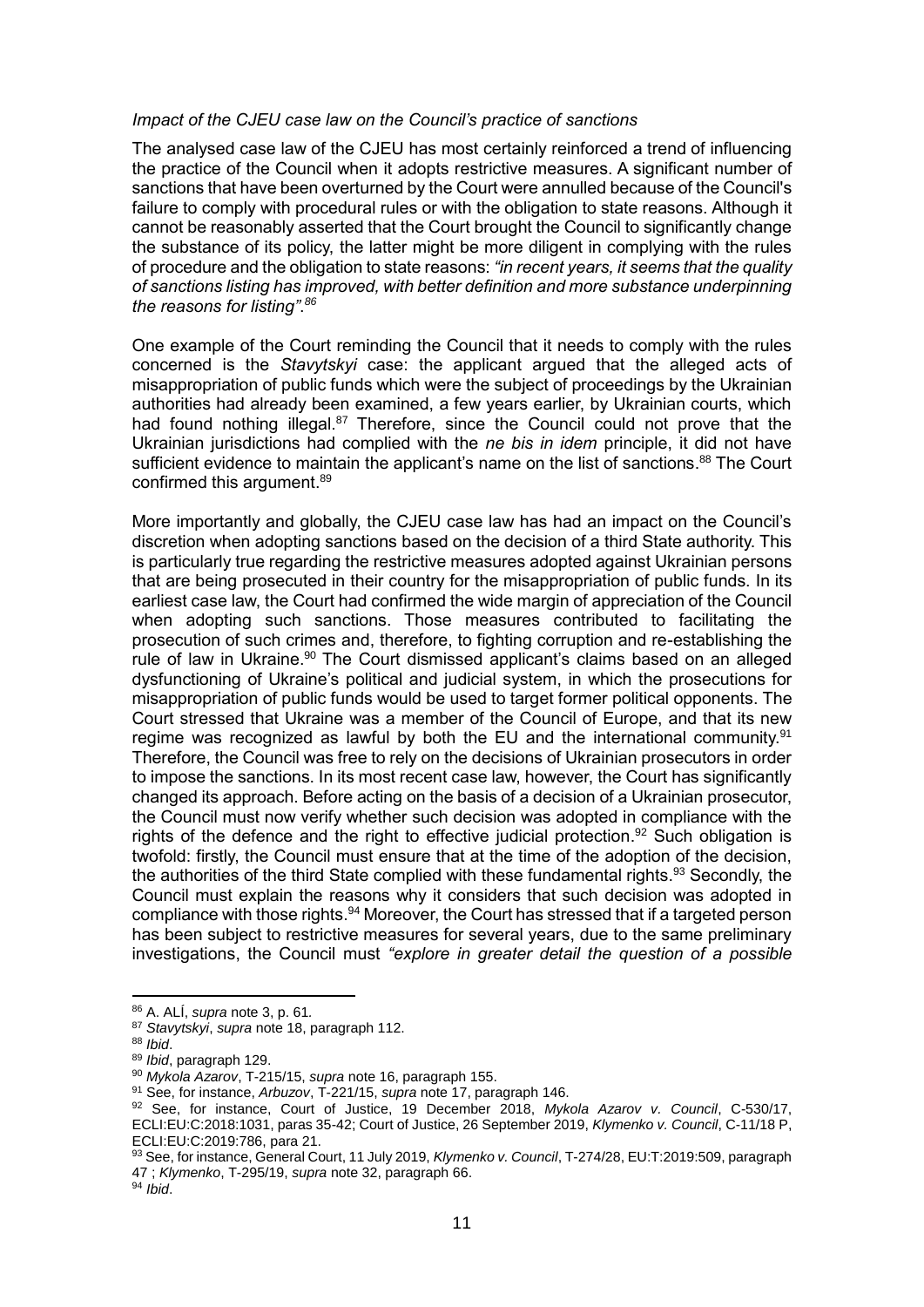*infringement of the fundamental rights of [the person concerned] by the Ukrainian authorities".* <sup>95</sup> The Court has, thus, raised the standard of evidence that must be provided by the Council when adopting sanctions. These developments will inevitably impact the Council's practice of restrictive measures in the future.

### *The extension of the Court's jurisdiction over restrictive measures*

Due to the strong intergovernmental dimension of the CFSP, the treaties provide for a limited jurisdictional competence of the CJEU over CFSP acts. Pursuant to Article 24(1) TEU $96$  and Article 275(1) TFEU, it cannot in principle adjudicate such acts. These provisions have been described by some authors as a "carve-out"<sup>97</sup> since they introduce a derogation to the principle of general jurisdiction of the Court over matters related to EU law, as laid down in Article 19(1) TEU. However, the second subparagraphs of Articles 24(1) TEU and 275 TFEU contain a sort of 'exception to the exception', a socalled 'clawback" <sup>98</sup> clause: the CJEU has jurisdiction to review the legality of restrictive measures targeting natural or legal persons. 99

Until recently, the scope of this judicial review remained unclarified. The Court itself traditionally refused to proceed to such a clarification. In its Opinion 2/13, it merely stated that it had not yet had the opportunity to specify the scope of the limitations on its jurisdiction pursuant to Articles 24 TEU and 275 TFEU,<sup>100</sup> and that certain acts adopted in the context of the CFSP are beyond the Court's judicial control. <sup>101</sup> The Court did not define the scope of these limitations.

The *Rosneft* case law, however, significantly changed this approach. According to L. Coutron, *"the Rosneft judgment will certainly be remembered as one of the major*  judgments of 2017 and, probably, as one of the major judgments of the Court".<sup>102</sup> The Court seized the opportunity of this case to clarify the scope of its jurisdiction over restrictive measures.

The context of the *Rosneft* case was as follows: CFSP acts imposing restrictive measures had been adopted by the EU, and the UK had enacted domestic implementing measures. Rosneft challenged these domestic acts by bringing, firstly, an action against them before the domestic courts and, secondly, an action for annulment of the EU decision and regulation before the General Court. Acting in compliance with the *Foto-Frost*<sup>103</sup> case law according to which only the CJEU can declare an act of EU law invalid,

**.** 

<sup>95</sup> *Stavytskyi*, T-290/17, *supra* note 18, paragraph 132 ; *Klyuyev*, T-305/18, *supra* note 20, paragraph 81. 96 Article 24(1) TEU, subparagraph 2, states that the "the Court of Justice of the European Union shall not have jurisdiction with respect to [CFSP] provisions".

<sup>97</sup> See, for instance, P. VAN ELSUWEGE, "Judicial Review of the EU's Common Foreign and Security Policy: lessons from the Rosneft case", *Verfassungsblog on matters constitutional*, 6 April 2017, retrieved 15 March 2019, [https://verfassungsblog.de/judicial-review-of-the-eus-common-foreign-and-security-policy-lessons](https://verfassungsblog.de/judicial-review-of-the-eus-common-foreign-and-security-policy-lessons-from-the-rosneft-case/)[from-the-rosneft-case/](https://verfassungsblog.de/judicial-review-of-the-eus-common-foreign-and-security-policy-lessons-from-the-rosneft-case/)

<sup>98</sup> This expression has been used by numerous authors. For instance, see P. VAN ELSUWEGE, *supra* note 97.

<sup>99</sup> Article 275 TFEU, second subparagraph, states that *"the Court shall have jurisdiction to monitor compliance with Article 40 of the Treaty on the European Union and to rule on proceedings, brought in accordance with the conditions laid down in the fourth subparagraph of Article 263 [TFEU], reviewing the*  legality of decisions providing for restrictive measures against natural or legal persons adopted by the *Council".* Article 24(1) TEU, subparagraph 2 alludes to *"the exception of [the CJEU's] jurisdiction to monitor compliance with Article 40 [TEU] and to review the legality of certain decisions as provided for by Article 275 [TFEU]"*.

<sup>100</sup> Court of Justice, 18 December 2014, *Opinion 2/13*, ECLI:EU:C:2014:2454, paragraph 251. <sup>101</sup> *Ibid*, paragraph 252.

<sup>102</sup> L. COUTRON Laurent, Justiciabilité des actes de la PESC : où la Cour s'arrêtera-t-elle ? *Revue de droit public* n°6, November 2017, p. 1627.

<sup>103</sup> Court of Justice, 22 October 1987, *Foto-Frost v. Hauptzollamt Lübeck-Ost*, 314/85, ECLI:EU:C:1987:452.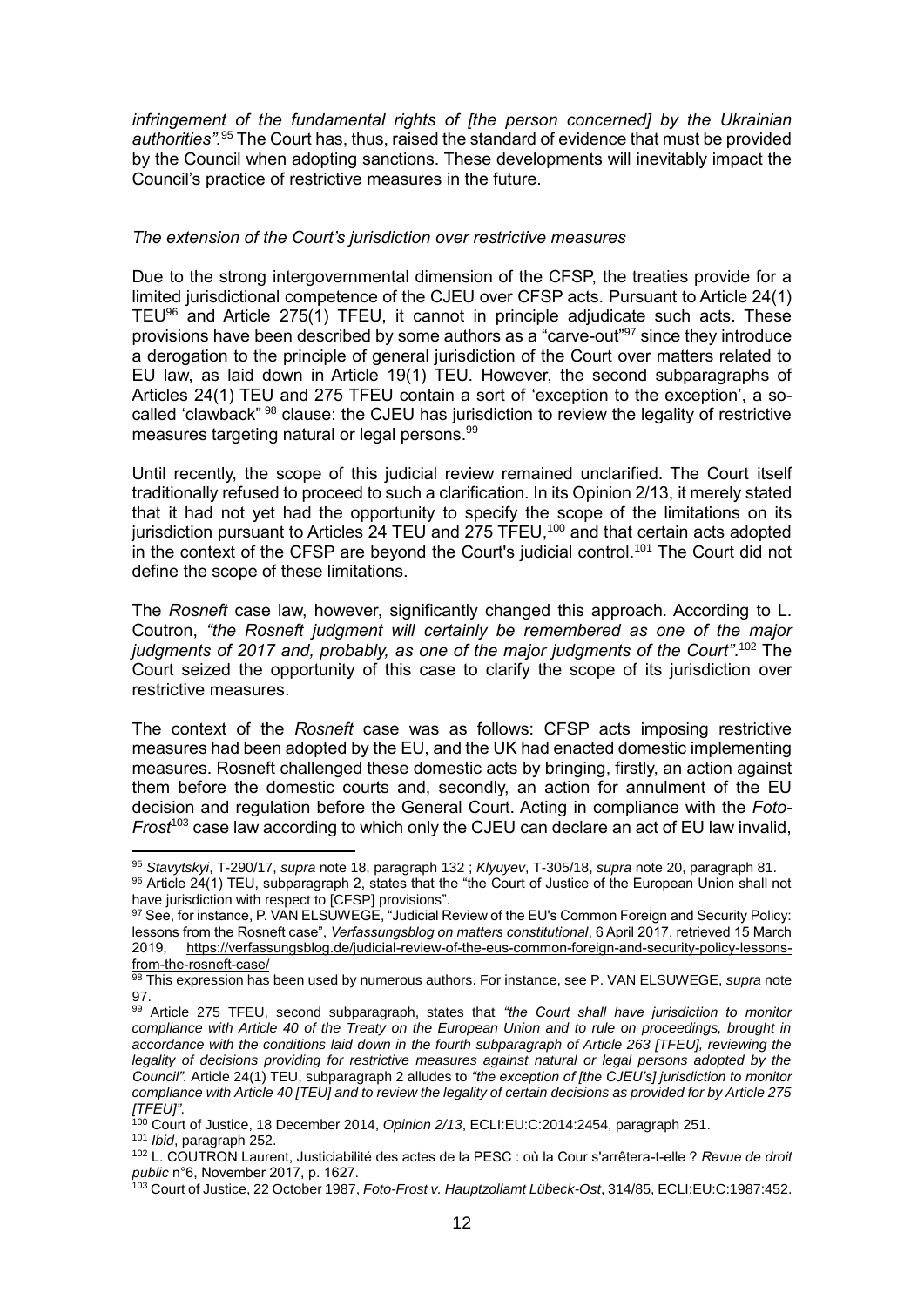the domestic court referred the matter to the Court for an assessment of the validity of the contested EU acts. One question asked to the CJEU was about the mere possibility for domestic judges to issue such a reference for a preliminary ruling on the basis of Article 267 TFEU, given the limited jurisdiction of the CJEU in the field of CFSP. Article 275 TFEU only provides for the possibility of the Court to adjudicate restrictive measures in the framework of an action for annulment in the meaning of Article 263 TFEU.

The Court answered this question by establishing its own competence to give such a preliminary ruling on the basis of Article 267 TFEU. It recalled that the preliminary ruling on the assessment of validity is a means of reviewing the legality of Union acts, just like an action for annulment.<sup>104</sup> In support of that decision, the Court relied on the notion of complete system of legal remedies.<sup>105</sup> It also insisted on the difference in wording between Articles 24 TEU and 275 TFEU regarding the 'claw-back' provisions: the reference in Article 24(1) TEU to the second paragraph of Article 275 TFEU concerns the type of decisions whose legality may be reviewed by the Court (*i.e*. restrictive measures), and not the type of procedure (*i.e* actions for annulment) in which the Court may assess the validity of certain decisions.<sup>106</sup> This reasoning opens the possibility for the admissibility of references for preliminary ruling on the validity of these decisions. The Court also relied, *inter alia*, on Article 29 TEU and on the logic of consistency of legal remedies: Member States must ensure that their national policies comply with the relevant CFSP decisions. The Court concluded that the implementation of these decisions is in part the responsibility of the Member States. <sup>107</sup> As a result,

*"a reference for a preliminary ruling on the validity of a measure plays an essential part in ensuring effective judicial protection, particularly, where, as in the main proceedings, both the legality of the national implementing measures and the legality of the underlying decision adopted in the field of the CFSP itself are challenged within national legal proceedings"*. *108*

Therefore, in this judgment, the Court adopted a different position than that of Advocate general Kokott in the framework of Opinion 2/13. While regretting the absence of preliminary ruling jurisdiction of the Court in the field of CFSP,<sup>109</sup> she considered it as the logical consequence of the EU legislator's choice to maintain the CFSP along intergovernmental lines.<sup>110</sup> Although in its Opinion 2/13 the Court seemed to have followed this opinion, this was no longer the case in *Rosneft*.

To conclude, the CJEU case law on sanctions against Russians and Ukrainians did have an impact on the CFSP legal framework in the sense that it has showed a particular concern of the Court for the respect of the rule of law and the guarantees of an effective judicial protection. In *Rosneft*, the Court recalled that the rule of law is one of the primary values on which the EU is founded, as is stated in Article 2 TEU and in Article 21 TEU concerning the EU's external action. <sup>111</sup> Extending the legal possibilities of assessing the validity of CFSP decisions represented a *"considerable step forward in the judicial protection of litigants"*. *<sup>112</sup>* More globally, by laying down the basis for extended control over restrictive measures and increased protection of the applicant's fundamental rights, the Court seems to be strengthening the credibility of the Union's foreign policy on the

**.** 

<sup>104</sup> *Rosneft*, *supra* note 10, paragraphs 169 and 170.

<sup>105</sup> *Ibid*, paragraph 67.

<sup>106</sup> *Ibid*, paragraph 70.

<sup>107</sup> *Ibid*, paragraph 56.

<sup>108</sup> *Ibidem*, paragraph 71.

<sup>109</sup> Opinion of Advocate General Kokott in *Opinion procedure 2/13*, delivered on 13 June 2014, ECLI:EU:C:2014:2475, paragraph 101.

<sup>110</sup> *Ibid*.

<sup>111</sup> *Rosnft*, *supra* note 10, paragraph 72*.*

<sup>112</sup> L. COUTRON, *supra* note 102, p.1627.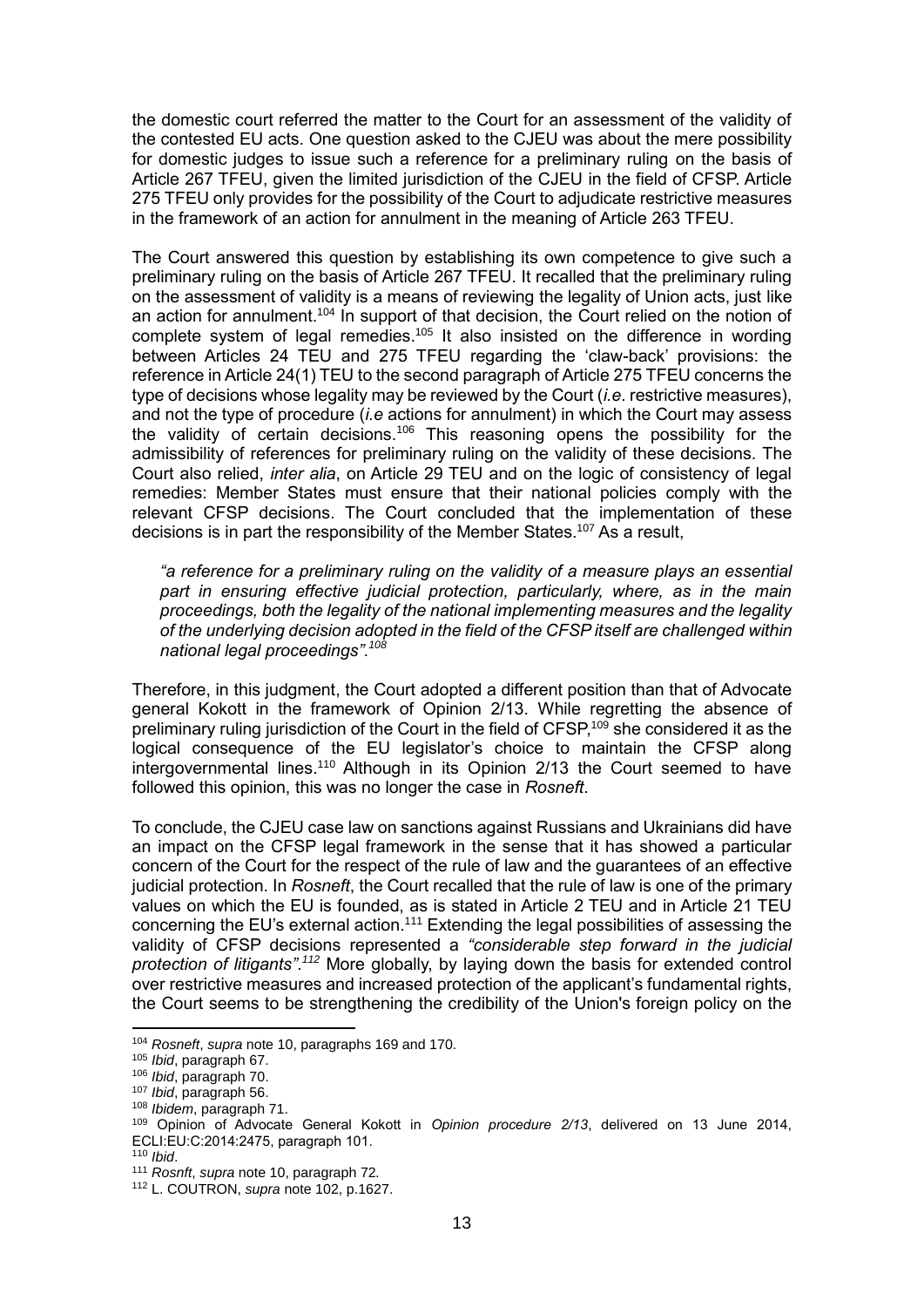international scene, which is not superfluous when it comes to sanctions against Russians and Ukrainians. The Court seems to be aware that *"if the Union wants to use its power to impose sanctions effectively and therefore improve its foreign policy, it must necessarily refine and offer acceptable solutions to the most important issues"<sup>113</sup>* of the CFSP. This is particularly true when it comes to autonomous sanctions, since they are adopted on the EU's pure initiative.

# **3. Perspectives of evolution?**

This section explores the potential consequences that may arise from the CJEU case law on sanctions against Ukrainian and Russian persons. For obvious reasons, it is unlikely that a reform of the CFSP through a revision of the Treaties will take place any time soon. In spite of its traditionally political cautiousness towards the CFSP, the CJEU therefore remains the institution that is best suited to trigger evolutions. This is all the more so since numerous proceedings and appeals on sanctions against Russia are still pending before the Court. In addition, the litigation on other waves of sanctions before the Court has not diminished. What trends can we expect within the CFSP legal order?

# **3.1. Towards an increasing reparation of the damage suffered by the targeted persons?**

This issue is of utmost interest, especially in view of the amount of sanctions imposed on Russian and Ukrainian persons that have been annulled by the Court, as well as the negative consequences of restrictive measures on the targeted persons. The issue of actions for damages was not addressed by the CJEU in *Rosneft*, leaving the door open to potential developments.

From the targeted persons' side, obtaining the award of damages under the current EU and CFSP law framework remains highly difficult. The unlawfulness of an EU decision is not sufficient to allow for the award of damages: there must a sufficiently serious breach of EU law. <sup>114</sup> However, in *Safa Nicu Sepahan* the CJEU established the possibility for an undertaking to be awarded damages under Article 340 TFEU for the damage caused to its reputation, which was considered as a sufficiently serious breach of EU law.<sup>115</sup> Although the circumstances of the case were very specific,<sup>116</sup> this judgment was the first case in which the Court granted damages in the context of country sanctions, which could pave the way for future actions for damages.<sup>117</sup> Even though it was not related to sanctions against Russians and Ukrainians, nothing seems to prevent the applicants targeted by those measures to claim for damages, provided that the relevant conditions are fulfilled. Moreover, the low number of CFSP cases having led to an award of damages could be due to the behaviour of the applicants. When challenging the sanctions, their main interest might be to have their name cleared and to avoid complex and costly procedures. It can be reasonably assumed that a judgment relating to sanctions against Russian or Ukrainian persons, and awarding damages, could be sufficient to trigger a trend of claims for damages.

<sup>113</sup> A. ALÍ, *supra* note 3, p. 54.

<sup>114</sup> See, for instance, General Court, 23 November 2011, *Jose Maria Sison v. Council*, T-341/07, ECLI: EU:T:2011:687, paragraph 33.

<sup>115</sup> General Court, 25 November 2014, *Safa Nicu Sepahan Co v. Council*, T-384/11, ECLI: EU:T:2014:986, paragraph 83.

<sup>116</sup> C. BEAUCILLON, *supra* note 44, p. 28.

<sup>117</sup> *Ibid*.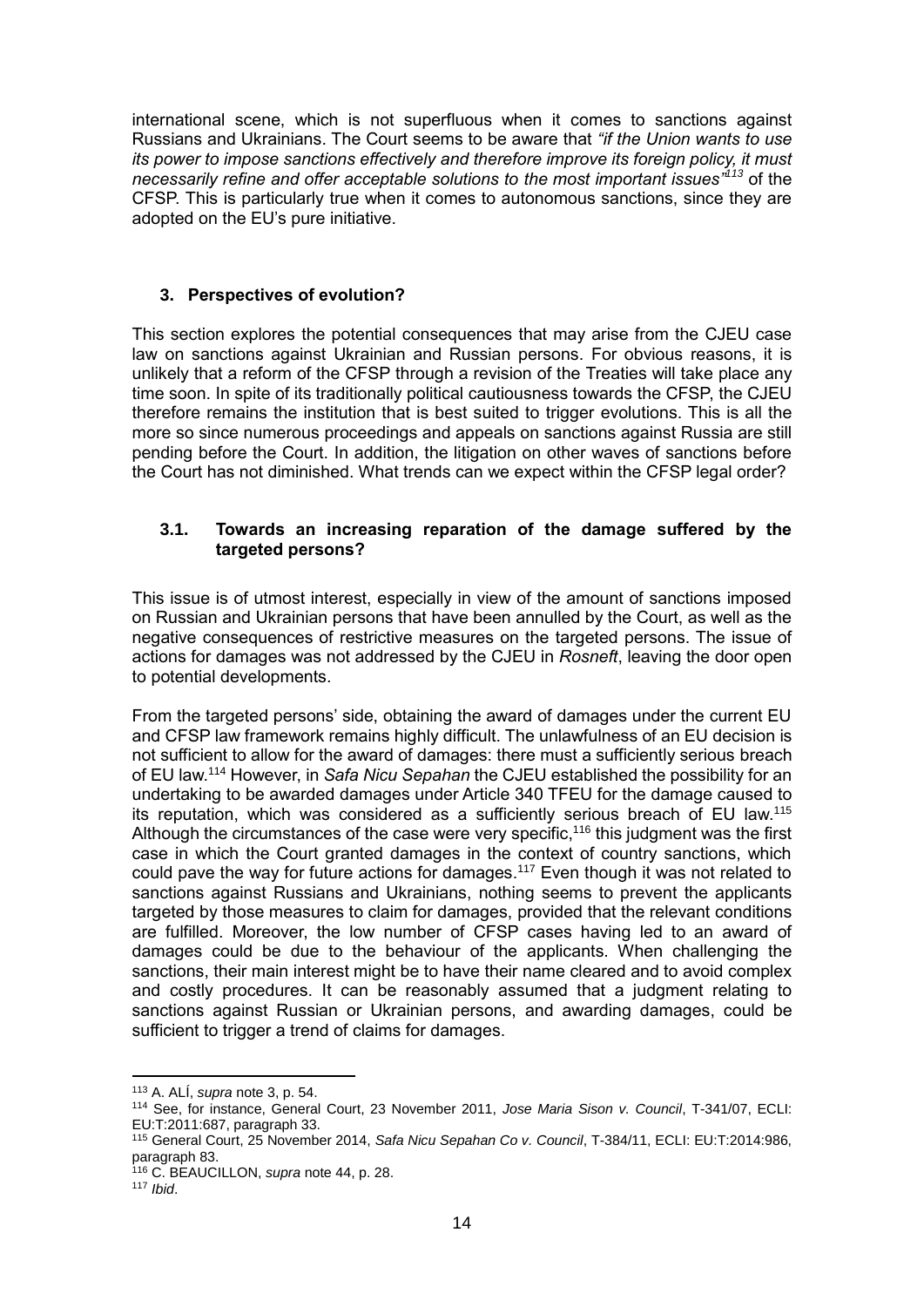# **3.2. Towards a possibility of** *forum* **shopping?**

This possibility is one of the most probable perspectives of evolution in the field of CFSP. The *Rosneft* judgment could lead to contentious strategies on the part of the applicants. They may now bring simultaneously an action for annulment before the General Court, and a complaint before a national court in which they seek a referral to the CJEU.<sup>118</sup> This could reinforce the protection of the applicants: it could increase their chances of having their case adjudicated faster by the Court.

Such a *forum* shopping could lead to applicants circumventing the time limits for bringing claims, <sup>119</sup> and especially the two-months' time limit imposed on actions for annulment in the meaning of Article 263 TFEU. This probability of *forum* shopping can obviously be tempered by the *TWD* doctrine, as a result of which cases cannot lead to a preliminary reference if the two-months limit to bring a direct action has expired.<sup>120</sup> This question was also debated before the Court in case *A and Others*. <sup>121</sup> However, and in any case, scholars remain confident that the *Rosneft* case significantly improved the targeted persons' access to justice. 122

In any event, potentialities of *forum* shopping can be observed when it comes to restrictive measures adopted by the EU in order to implement UN Security Council Resolutions. Implementing measures enacted by the Member States can theoretically be challenged before both the European Court of Human Rights and the CJEU through a reference for a preliminary ruling. It might be preferable, from the perspective of an applicant subject to such measures, to have a national court refer to the CJEU. In the context of the European Convention on Human Rights, the rule on the previous exhaustion of domestic remedies inevitably implies a longer procedure. By contrast, the fact that national courts may now raise a question on the validity of restrictive measures can allow applicants to benefit from a faster procedure.<sup>123</sup>

# **3.3. Towards further clarification of the extent of the CJEU's jurisdiction over restrictive measure?**

Although the *Rosneft* judgment was a major breakthrough regarding the extension of the CJEU's jurisdiction on CFSP acts, it also left some legal issues unsolved. Firstly, the Court remained silent regarding its competence to hear a preliminary ruling on the interpretation of CFSP decisions pursuant to Article 267(1)(a), in addition to its competence to rule over preliminary rulings on their validity. Advocate general Wathelet had, however, supported this solution, developing a particularly interesting argument:

*"if the European Union Courts can perform the broader task, that is to say, review the legality of decisions providing for measures against natural or legal persons […], then they can certainly perform the narrower task, which is to interpret the terms of such decisions, in particular so that they can avoid annulling or declaring invalid an act relating to the CFSP which they could otherwise have preserved by giving it a* 

<sup>1</sup> <sup>118</sup> G. BUTLER, "Implementing a Complete System of Legal Remedies in EU Foreign Affairs Law", *Columbia Journal of European Law* n°24, November 2018, p. 637.

<sup>119</sup> *Ibid*.

<sup>120</sup> Court of Justice, 9 March 1994, *TWD Textilwerke Deggendorf GmbH v. Germany*, C-188/92, [1994] ECR I-00833, paragraph 26.

<sup>121</sup> See Court of Justice, 14 March 2017, *A and Others v. Minister van Buitenlandse Zaken*, C-158/14, ECLI:EU:C:2017:202, paragraphs 59 to 75.

<sup>122</sup> See, for instance, S. POLI, *supra* note 40, p. 292.

<sup>123</sup> *Ibid*, p. 193.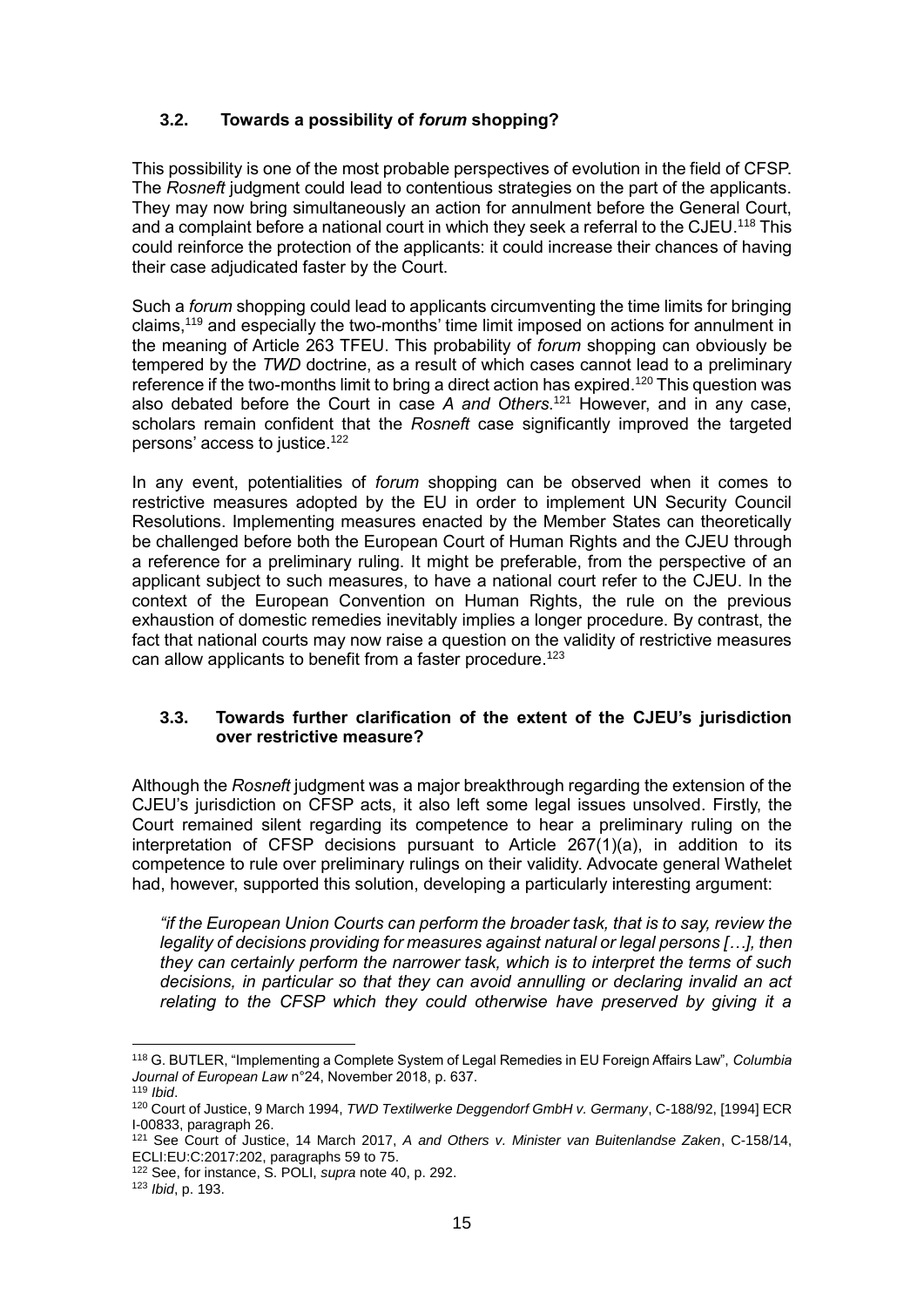# *different interpretation"*. 124

Given the political sensitivity surrounding the adoption of sanctions, it could be in the Court's interest to favour a consistent interpretation of CFSP decisions with regard to EU law, rather than annulling the challenged measures.

Lastly, one can only hope for a clearer distinction between reviewable and nonreviewable CFSP acts. It remains unclear from case law on sanctions against Ukrainian and Russian persons, and in particular the *Rosneft* judgment, which CFSP acts can now be reviewed by the Court. Since it has begun to rule on matters that may be strongly connected to political questions, *"it is likely [that] the Court will soon have to develop and*  invoke an explicit political question doctrine in respect of EU foreign affairs".<sup>125</sup> This doctrine, initiated by the US Supreme Court in *Baker v. Corr,* <sup>126</sup> consists in the determination by a court that a specific issue should not be decided by a judge.<sup>127</sup> A court should not have jurisdiction over issues turning on policy choices or standards that defy judicial application.<sup>128</sup>

The implementation of such a doctrine may present advantages. It does not affect the protection of human rights: a court has jurisdiction any time the question at stake is connected to those rights.<sup>129</sup> At the same time, it does not entail risks in terms of separation of powers since it allows the legislator to maintain its broad discretion in the field concerned.<sup>130</sup> The CJEU could use this doctrine as a means of clarifying the distinction between reviewable and non-reviewable CFSP acts, without giving the EU institutions the impression that it is taking too much active of a role. Although the Court has, so far, showed no indication of a will to implement this doctrine, one can assume that it might reconsider this position in the future, especially if it keeps extending its jurisdiction over CFSP acts.

## **Conclusion**

The above reflections illustrate the difficult position of the EU judges when adjudicating claims that arise from restrictive measures. On the one hand, if the CJEU shows an activism that is considered as excessive in relation to the specificities of the CFSP, it might expose itself to some criticism, in particular from Member States. By annulling numerous restrictive measures imposed by the Council, it also risks to undermine the effectiveness of a European policy that is already difficult to implement at the international level. On the other hand, when the CJEU remains too cautious in the field of CFSP, its reasoning is inevitably be called into question.

In a global way, the CJEU case law on sanctions following the crisis in Ukraine did allow for significant developments in the law of restrictive measures. The Court had the opportunity to rule on a variety of legal issues, such as the admissibility of certain actions for annulment or the possibility to sanction actions of destabilisation of a third State by another. Substantial developments were laid down regarding the possibility for the Council to adopt sanctions for the misappropriation of public funds, and the extent to

<sup>1</sup> <sup>124</sup> Opinion of Advocate General Wathelet in case C-72/15, *Rosneft*, delivered on 31 May 2016, ECLI:EU:C:2016:381, paragraph 75.

<sup>125</sup> G. BUTLER, *supra* note 118, p. 650.

<sup>126</sup> Supreme Court of the United States of America, *Baker v. Carr*, [1962] 369 U.S. 186.

<sup>127</sup> L. LONARDO, "The Political Question Doctrine as Applied to Common Foreign and Security Policy". *European Foreign Affairs Review* n°22, Issue 4, 2017, p.571.

<sup>128</sup> *Ibid*.

<sup>129</sup> *Ibid*, p. 582.

<sup>130</sup> *Ibid*.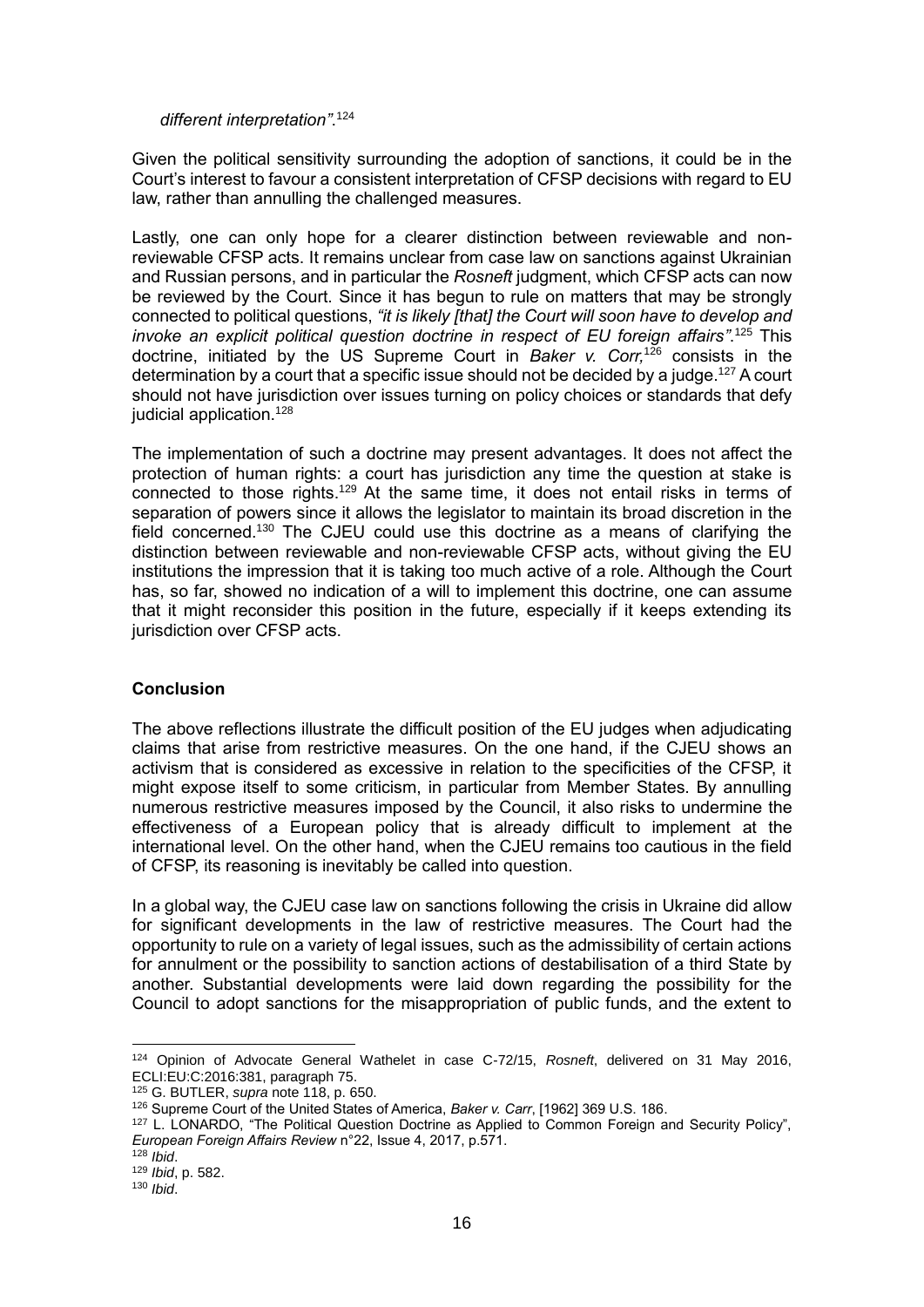which it can rely on third States' decisions. The Court has also showed a certain will to reduce the differences between the CFSP and other EU policies: it extended its own jurisdiction over restrictive measures, and has shown a greater concern for the protection of the targeted persons' right to judicial protection.

However, the case law on sanctions against Ukrainians and Russians is also a reminder of the main legal issues surrounding the adoption and the judicial review of EU sanctions. In the majority of cases, and sometimes at the expense of a sound and clear legal reasoning, the Court has confirmed the wide margin of appreciation of the Council when adopting restrictive measures. In many aspects, the CJEU judgments show the importance of political considerations when it comes to judicial review of EU sanctions. These issues should not be overlooked: through its judicial review of the sanctions, the Court plays a significant role in strengthening or undermining the credibility of the EU's action on the international scene.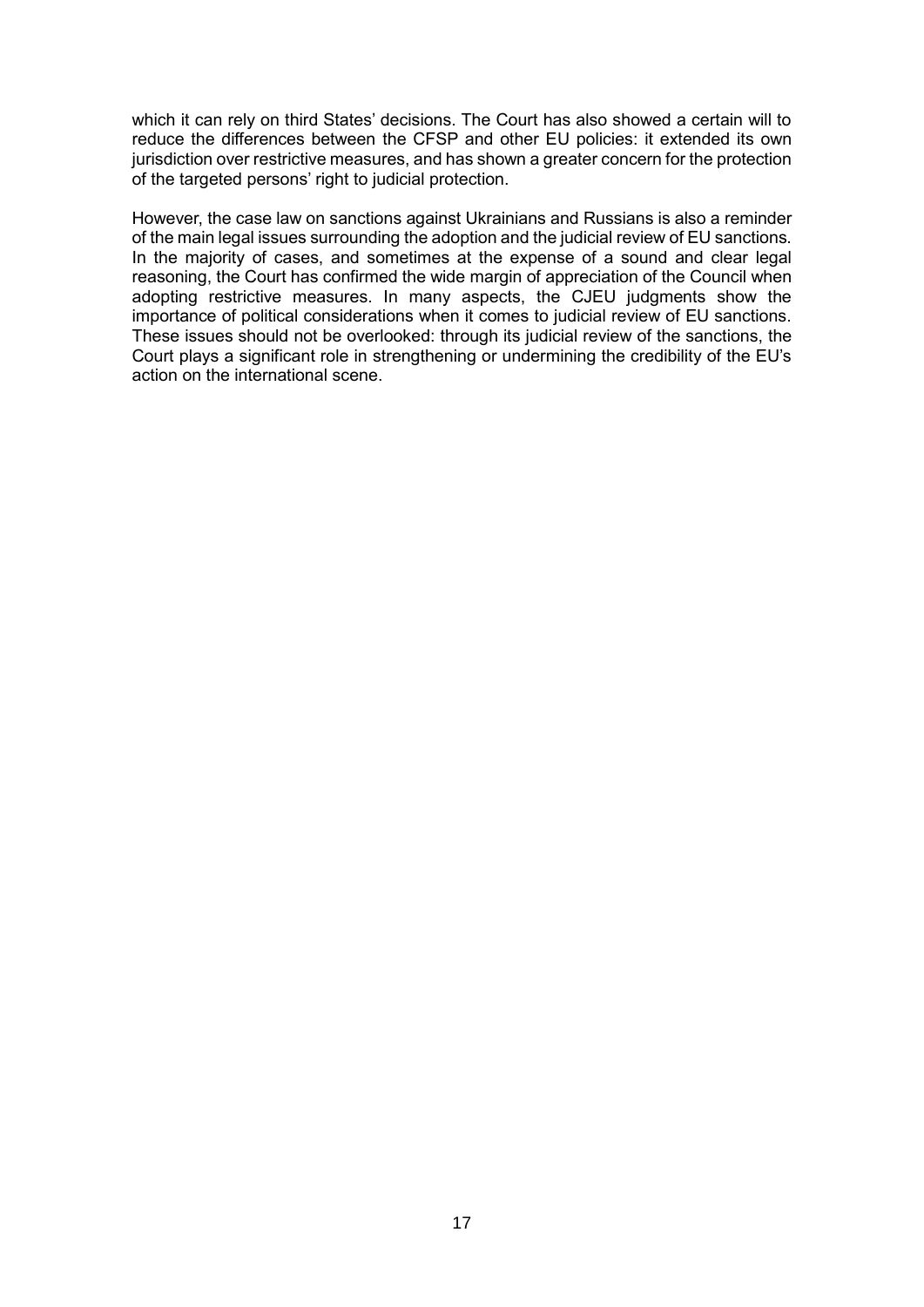

# **RESEARCH PAPERS IN LAW**

1/2003, Dominik Hanf et Tristan Baumé, "Vers une clarification de la répartition des compétences entre l'Union et ses Etats Membres? Une analyse du projet d'articles du Présidium de la Convention".

2/2003, Dominik Hanf, "Der Prozess der europäischen Integration in Belgien. Voraussetzung und Rahmen der Föderalisiserung eines ehemaligen Einheitsstaats".

3/2003, Dominik Hanf, "Talking with the "pouvoir constituant" in times of constitutional reform: The European Court of Justice on Private Applicants' Access to Justice".

4/2003, Horst Dippel, "Conventions in Comparative Constitutional Law".

5/2003, Ludwig Krämer, "Access to Environmental Information in an Open European Society - Directive 2003/4".

6/2003, Ludwig Krämer, "Uberlegungen zu Ressourceneffizienz und Recycling".

7/2003, Ludwig Krämer, "The Genesis of EC Environmental Principles".

8/2003, Takis Tridimas, "The European Court of Justice and the Draft Constitution: A Supreme Court for the Union?".

1/2004, Dominik Hanf et Pablo Dengler, "Accords d'association".

2/2004, David Mamane, "Reform der EU-Wettbewerbsregeln für Technologietransfer-Verträge: Einfahrt in den sicheren Hafen?".

3/2004, Donald Slater and Denis Waelbroeck, "Meeting Competition : Why it is not an Abuse under Article 82".

4/2004, Jacques Bourgeois and Tristan Baumé, "Decentralisation of EC Competition Law Enforcement and General Principles of Community Law".

5/2004, Rostane Mehdi, "Brèves observations sur la consécration constitutionnelle d'un droit de retrait volontaire".

1/2005, Jacques Pelkmans, "Subsidiarity between Law and Economics".

2/2005, Koen Lenaerts, "The Future Organisation of the European Courts".

3/2005, John A.E. Vervaele, "The Europeanisation of Criminal Law and the Criminal Law Dimension of European Integration".

4/2005, Christine Reh and Bruno Scholl, "The Convention on the Future of Europe: Extended Working Group or Constitutional Assembly?"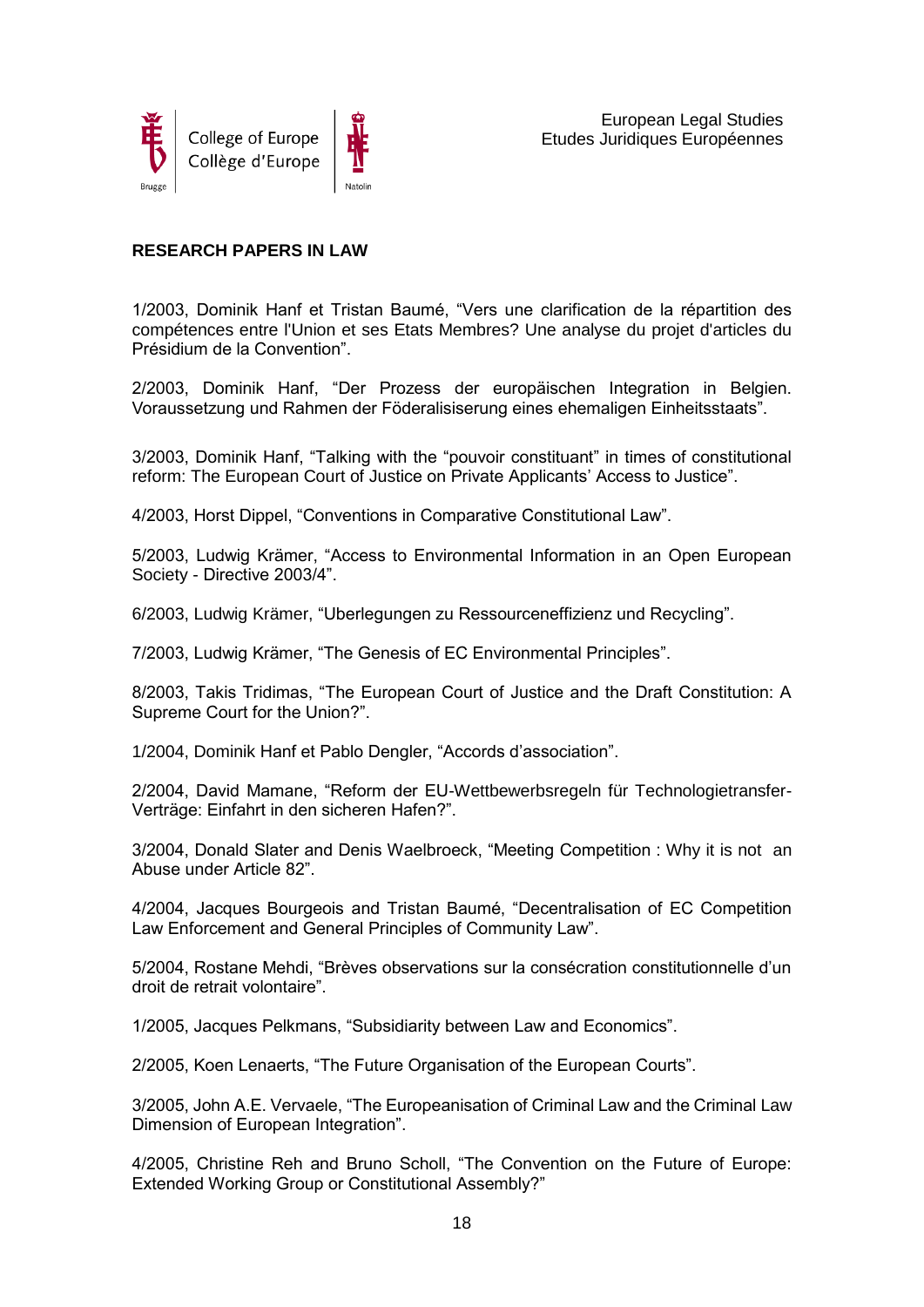5/2005, John A.E. Vervaele, "European Criminal Law and General Principles of Union Law".

6/2005, Dieter Mahncke, "From Structure to Substance: Has the Constitutional Treaty improved the Chances for a Common Foreign and Security Policy?".

1/2006, Dominik Hanf, "Le développement de la citoyenneté de l'Union européenne".

2/2006, Vassilis Hatzopoulos, Thien Uyen Do, "The Case Law of the ECJ concerning the Free Provision of Services : 2000 – 2005".

3/2006, Dominik Hanf, "Réformes institutionnelles sans révision du traité?", (document de discussion).

4/2006, Elise Muir, "Enhancing the effects of EC law on national labour markets, the Mangold case".

5/2006, Vassilis Hatzopoulos, "Why the Open Method of Coordination (OMC) is bad for you: a letter to the EU".

6/2006, Vassilis Hatzopoulos, "The EU essential facilities doctrine".

7/2006, Pablo Ibáñez Colomo, "Saving the Monopsony: Exclusivity, Innovation and Market Power in the Media Sector".

1/2007, Pablo Ibáñez Colomo, "The Italian Merck Case".

2/2007, Imelda Maher, "Exploitative Abuses: Which Competition Policy, Which Public Policy?".

3/2007, Vassilis Hatzopoulos, "With or without you... judging politically in the field of Area of Freedom, Security and Justice?".

4/2007, Matteo Pierangelo Negrinotti, "The AstraZeneca Case".

5/2007, Vassilis Hatzopoulos, "Que reste-t-il de la directive sur les services?".

6/2007, Vassilis Hatzopoulos, "Legal Aspects in Establishing the Internal Market for services".

7/2007, Vassilis Hatzopoulos, "Current Problems of Social Europe".

1/2008, Vassilis Hatzopoulos, "Public Procurement and State Aid in National Healthcare Systems".

2/2008, Vassilis Hatzopoulos, "Casual but Smart: The Court's new clothes in the Area of Freedom Security and Justice (AFSJ) after the Lisbon Treaty".

3/2008, Takis Tridimas and José A. Gutiérrez-Fons, "EU Law, International Law and Economic Sanctions against Terrorism: The Judiciary in Distress?".

4/2008, Ludwig Krämer, "Environmental judgments by the Court of Justice and their duration".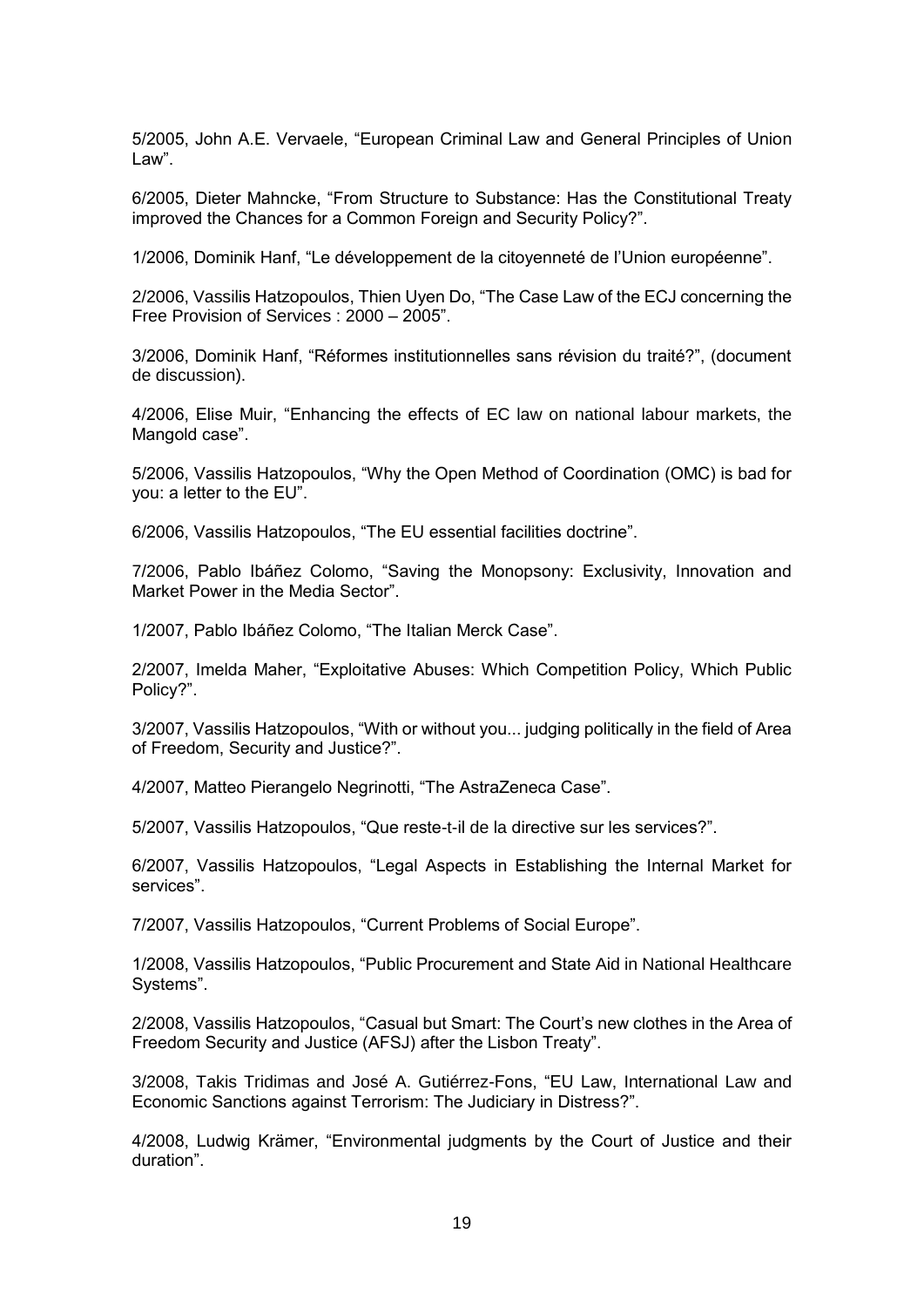5/2008, Donald Slater, Sébastien Thomas and Denis Waelbroeck, "Competition law proceedings before the European Commission and the right to a fair trial: no need for reform?".

1/2009, Inge Govaere, "The importance of International Developments in the case-law of the European Court of Justice: Kadi and the autonomy of the EC legal order".

2/2009, Vassilis Hatzopoulos, "Le principe de reconnaissance muTEUlle dans la libre prestation de services".

3/2009, Dominik Hanf, "L'encadrement constitutionnel de l'appartenance de l'Allemagne à l'Union européenne. L'apport de l'arrêt « Lisbonne » de la Cour constitutionnelle fédérale".

1/2010, Vassilis Hatzopoulos, "Liberalising trade in services: creating new migration opportunities?"

2/2010, Vassilis Hatzopoulos & Hélène Stergiou, "Public Procurement Law and Health care: From Theory to Practice"

3/2010, Dominik Hanf, "Vers une précision de la *Europarechtsfreundlichkeit* de la Loi fondamentale - L'apport de l'arrêt « rétention des données » et de la décision « Honeywell » du BVerfG"

1/2011, Nicoleta Tuominen, "Patenting Strategies of the EU Pharmaceutical Industry – Crossroad between Patent Law and Competition Policy"

2/2011, Dominik Hanf, "The ENP in the light of the new "neighbourhood clause" (Article 8 TEU)"

3/2011, Slawomir Bryska, "In-house lawyers of NRAs may not represent their clients before the European Court of Justice - A case note on UKE (2011)"

4/2011, Ann Fromont et Christophe Verdure, "La consécration du critère de l'« accès au marché » au sein de la libre circulation des marchandises : mythe ou réalité ?"

5/2011, Luca Schicho, "Legal privilege for in-house lawyers in the light of AKZO: a matter of law or policy?"

6/2011, Vassilis Hatzopoulos, "The concept of 'economic activity' in the EU Treaty: From ideological dead-ends to workable judicial concepts"

1/2012, Koen Lenaerts, "The European Court of Justice and Process-oriented Review"

2/2012, Luca Schicho, "Member State BITs after the Treaty of Lisbon: Solid Foundation or First Victims of EU Investment Policy?"

3/2012, Jeno Czuczai, "The autonomy of the EU legal order and the law-making activities of international organizations. Some examples regarding the Council most recent practice"

4/2012, Ben Smulders and Katharina Eisele, "Reflections on the Institutional Balance, the Community Method and the Interplay between Jurisdictions after Lisbon"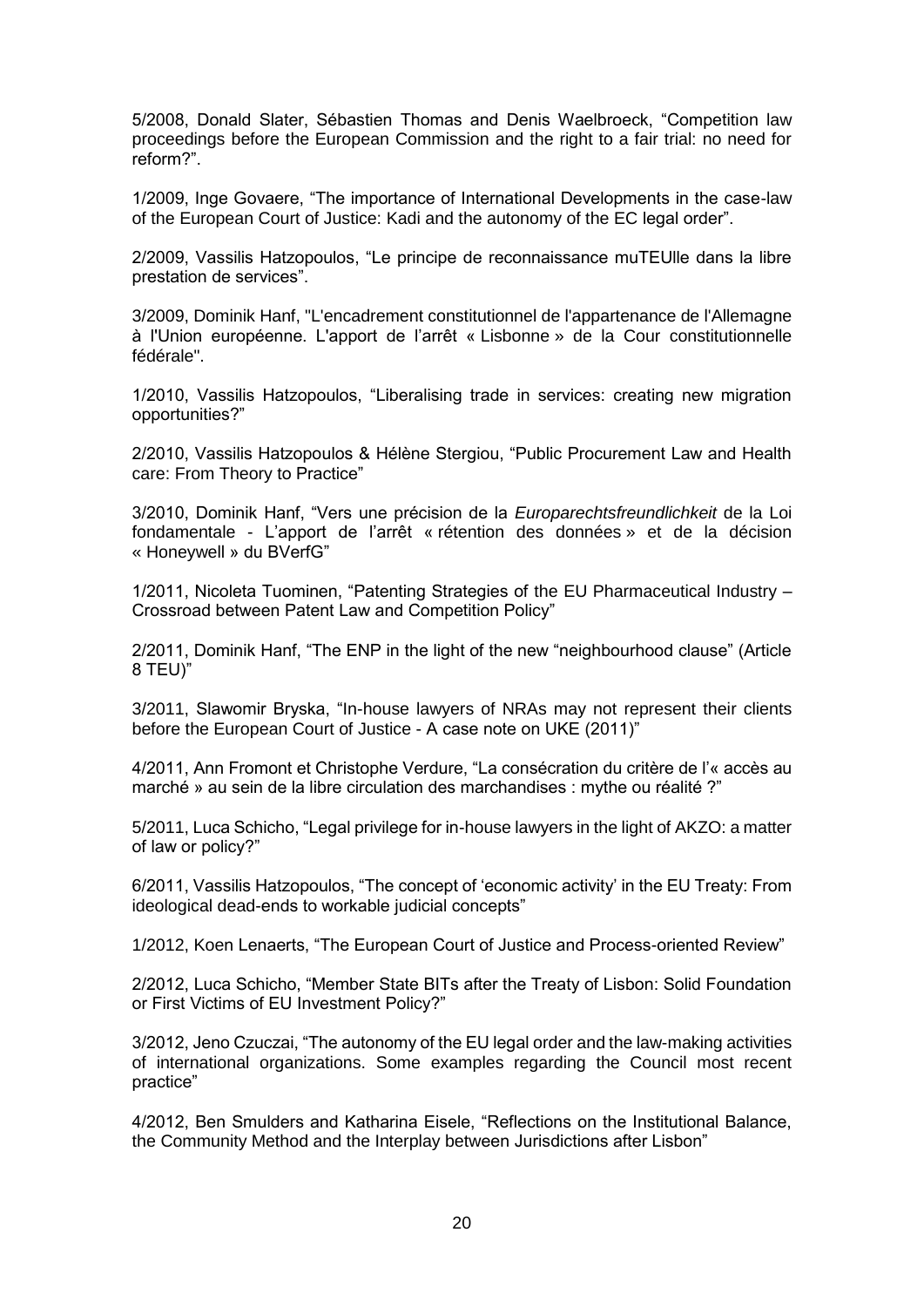5/2012, Christian Calliess, "The Future of the Eurozone and the Role of the German Constitutional Court"

1/2013, Vassilis Hatzopoulos, "La justification des atteintes aux libertés de circulation : cadre méthodologique et spécificités matérielles"

2/2013, George Arestis, "Fundamental rights in the EU: three years after Lisbon, the Luxembourg perspective"

3/2013, George Nicolaou, "The Strasbourg View on the Charter of Fundamental Rights"

4/2013, Jean Sentenac, "L'autorisation inconditionnelle en phase II - De l'imperfection du règlement 139/2004"

5/2013, Vassilis Hatzopoulos, "Authorisations under EU internal market rules"

6/2013, Pablo González Pérez, "Le contrôle européen des concentrations et les leçons à tirer de la crise financière et économique"

7/2013, Michal Bobek & David Kosař, "Global Solutions, Local Damages: A Critical Study in Judicial Councils in Central and Eastern Europe"

8/2013, Pablo González de Zárate Catón, "Disclosure of Leniency Materials: A Bridge between Public and Private Enforcement of Antitrust Law"

9/2013, Gianni Lo Schiavo, "The Judicial 'Bail Out' of the European Stability Mechanism: Comment on the Pringle Case. Case C-370/12, Thomas Pringle v. Government of Ireland, Ireland and The Attorney General, [2012] not yet reported"

1/2014, Ramses A. Wessel and Steven Blockmans, "The Legal Status and Influence of Decisions of International Organizations and other Bodies in the European Union"

2/2014, Michal Bobek, "The Court of Justice of the European Union"

3/2014, Michal Bobek, "Judicial Selection, Lay Participation, and Judicial Culture in the Czech Republic: A Study in a Central European (Non)Transformation"

1/2015, Frédéric Allemand, "La Banque centrale européenne et la nouvelle gouvernance économique européenne : le défi de l'intégration différenciée"

1/2016, Inge Govaere, "TTIP and Dispute Settlement: Potential Consequences for the Autonomous EU Legal Order"

2/2016, Gareth Davies, "Migrant Union Citizens and Social Assistance: Trying to Be Reasonable About Self-Sufficiency"

3/2016, Miguel Ángel de Diego Martín, "Net Neutrality: Smart Cables or Dumb Pipes? An overview on the regulatory debate about how to govern the network"

4/2016, Inge Govaere, "To Give or to Grab: The Principle of Full, Crippled and Split Conferral of Powers Post-Lisbon"

1/2017, Vassilis Hatzopoulos, "From Economic Crisis to Identity Crisis: The Spoliation of EU and National Citizenships"